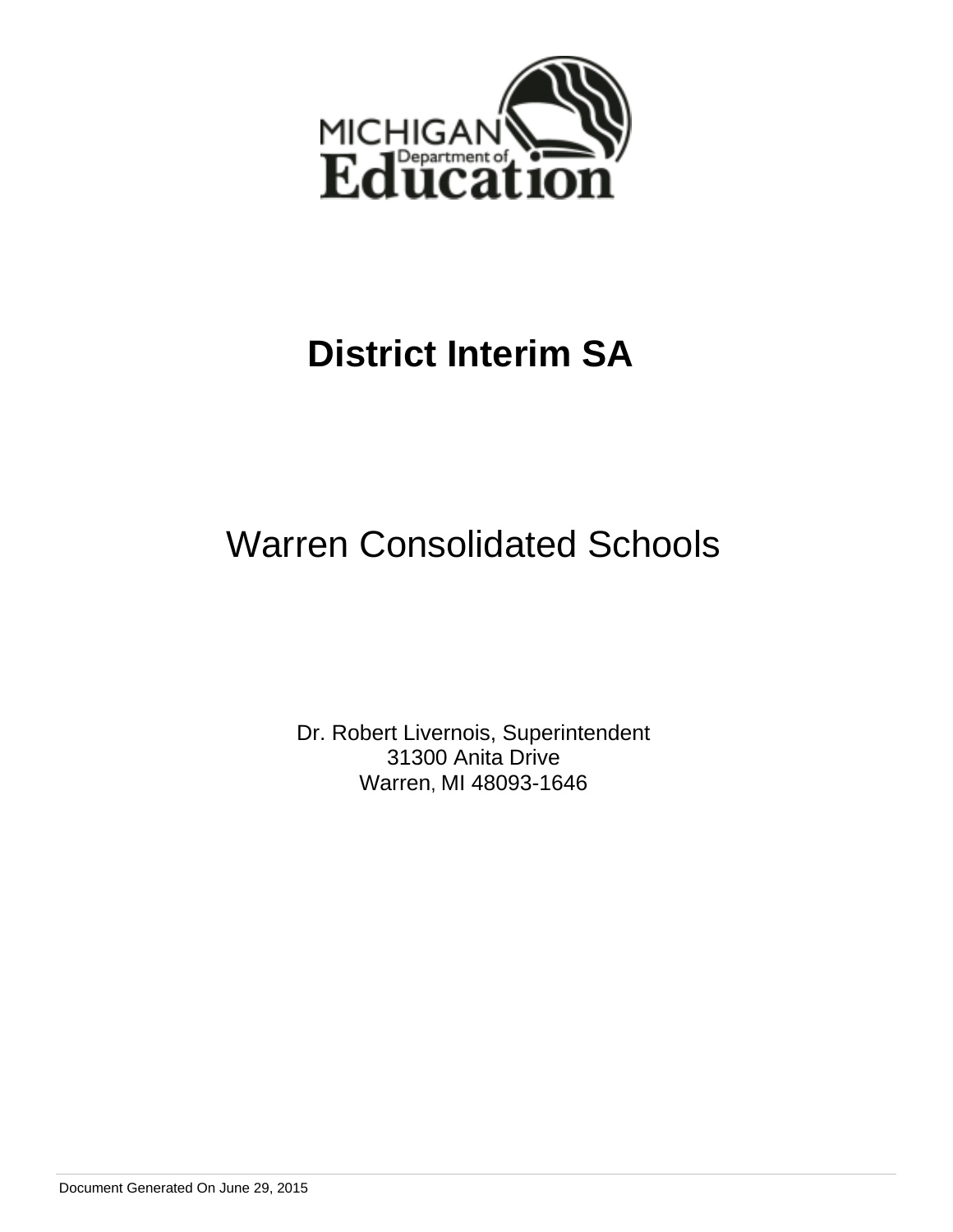# **TABLE OF CONTENTS**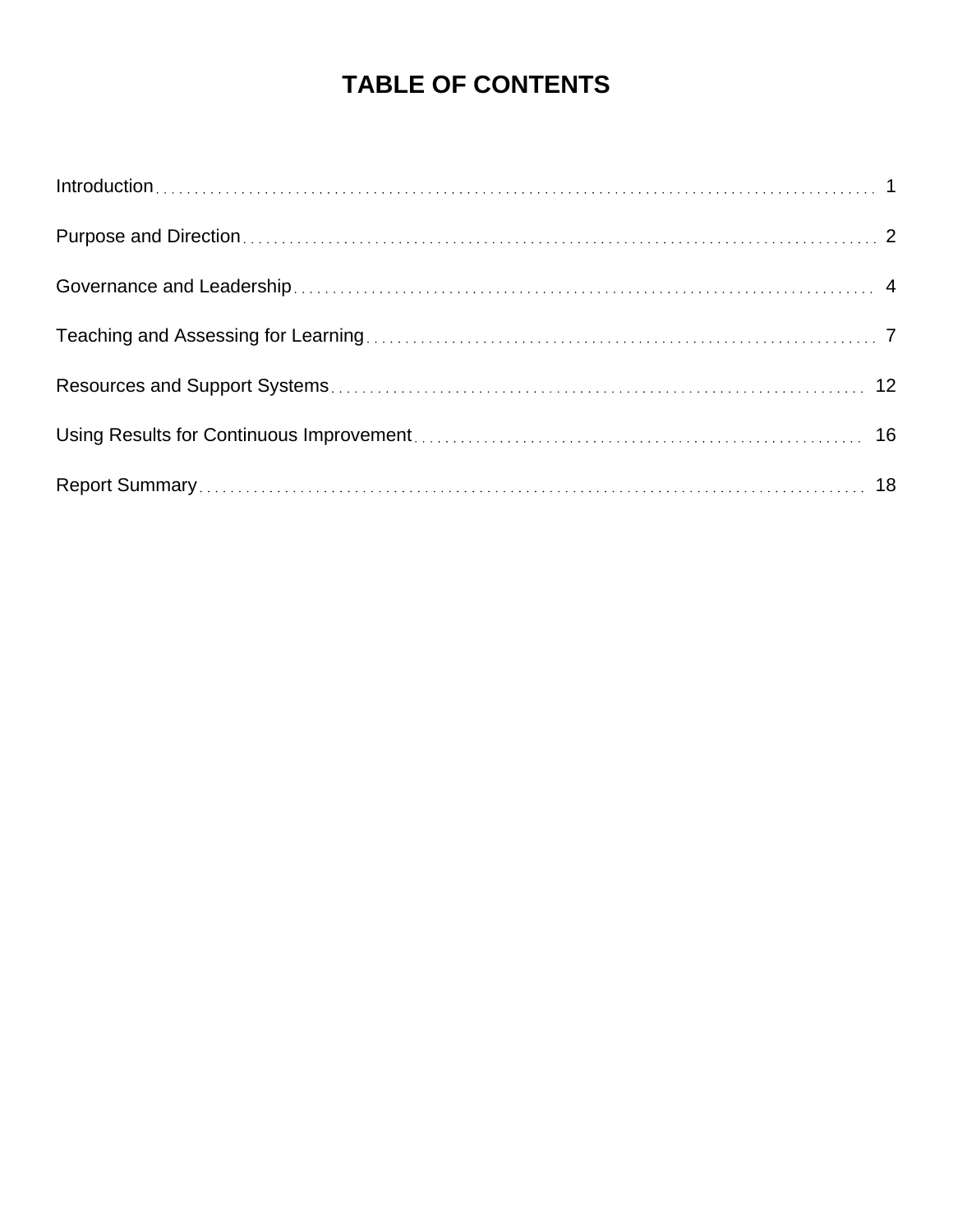### **Introduction**

AdvancED's Self Assessment (SA) diagnostic is based on the AdvancED Standards of Quality, which serves as the foundation of the accreditation and continuous improvement process. The SA is a valuable tool for collaboratively engaging staff members and stakeholders in purposeful, honest dialogue and reflection to assess the institution's adherence to the Standards, and guide its continuous improvement efforts. The SA includes the institution's self-ratings of and the evidence cited for each of the indicators, comments that explain the indicator's ratings and an overall narrative for each Standard. The results of the SA are reviewed by the External Review Team as one essential component of the preparation process for the institution's External Review.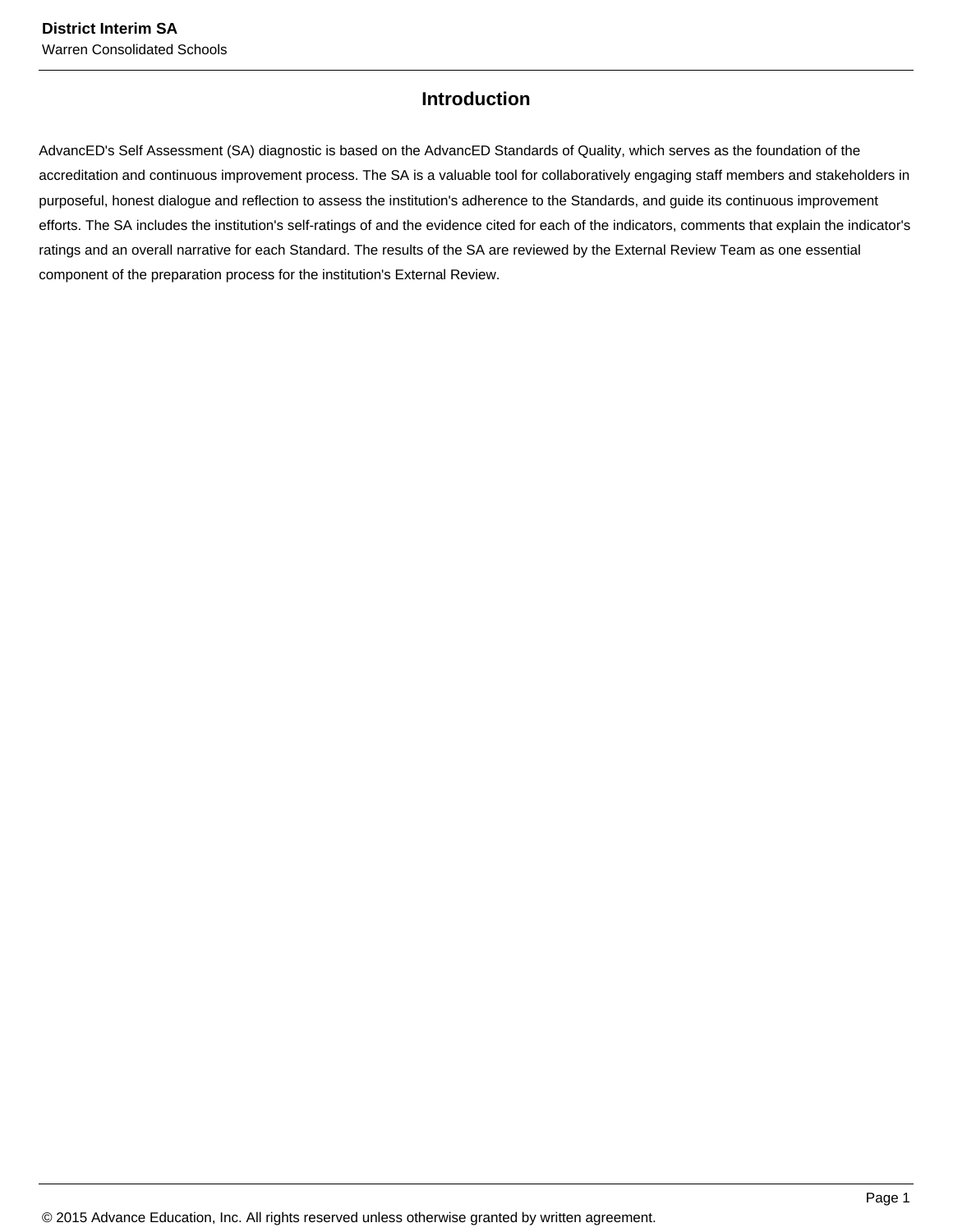# **Purpose and Direction**

The system maintains and communicates at all levels of the organization a purpose and direction for continuous improvement that commit to high expectations for learning as well as shared values and beliefs about teaching and learning.

Overall Rating: 3.0

| <b>Indicator</b> | <b>Statement or Question</b>                                                                                                                                          | <b>Response</b>                                                                                                                                                                                                                                                                                                                    | <b>Evidence</b>                                                                                                                                                                                                                                                                                                                                                                                                                                                                          | Rating  |
|------------------|-----------------------------------------------------------------------------------------------------------------------------------------------------------------------|------------------------------------------------------------------------------------------------------------------------------------------------------------------------------------------------------------------------------------------------------------------------------------------------------------------------------------|------------------------------------------------------------------------------------------------------------------------------------------------------------------------------------------------------------------------------------------------------------------------------------------------------------------------------------------------------------------------------------------------------------------------------------------------------------------------------------------|---------|
| 1.1              | The system engages in a<br>systematic, inclusive, and<br>comprehensive process to<br>review, revise, and communicate<br>a system-wide purpose for<br>student success. | The system's process for review,<br>revision, and communication of the<br>purpose statement is documented. The<br>process is formalized and implemented<br>on a regular schedule. The process<br>includes participation by representatives<br>from all stakeholder groups. The<br>purpose statement focuses on student<br>success. | •District purpose<br>statements - past and<br>present<br>•Survey results<br>l.Documentation or<br>description of the process<br>for creating the district's<br>purpose including the role<br>of stakeholders<br>•Examples of<br>communications to<br>stakeholders about the<br>district's purpose ( <i>i.e.</i><br>website, newsletters,<br>annual report, student<br>handbook)<br>•Copy of strategic plan<br>referencing the district<br>purpose and direction and<br>its effectiveness | Level 3 |

| Indicator | <b>Statement or Question</b>                                                                                                                                                              | Response                                                                                                                                                                                                                                                                                                                                                                                                            | <b>Evidence</b>                                                                                                                                                                                                                                                                                                                                                      | Rating  |
|-----------|-------------------------------------------------------------------------------------------------------------------------------------------------------------------------------------------|---------------------------------------------------------------------------------------------------------------------------------------------------------------------------------------------------------------------------------------------------------------------------------------------------------------------------------------------------------------------------------------------------------------------|----------------------------------------------------------------------------------------------------------------------------------------------------------------------------------------------------------------------------------------------------------------------------------------------------------------------------------------------------------------------|---------|
| 1.2       | The system ensures that each<br>school engages in a systematic,<br>inclusive, and comprehensive<br>process to review, revise, and<br>communicate a school purpose<br>for student success. | System policies and procedures outline<br>the expectations for schools regarding a<br>systematic, inclusive, and<br>comprehensive process for review.<br>revision, and communication of a<br>purpose for student success. System<br>bersonnel monitor and maintain data<br>about each school and provide feedback statements<br>for the improvement of the<br>implementation of the process to school<br>personnel. | Survey results<br>Agendas and/or minutes<br>that reference a<br>commitment to the<br>components of the<br>schools' purpose<br>Examples of school<br>purpose statements if<br>different from the district<br>purpose statement<br>•Examples of written<br>stakeholder<br>communications or<br>marketing materials that<br>portray the school purpose<br>and direction | Level 3 |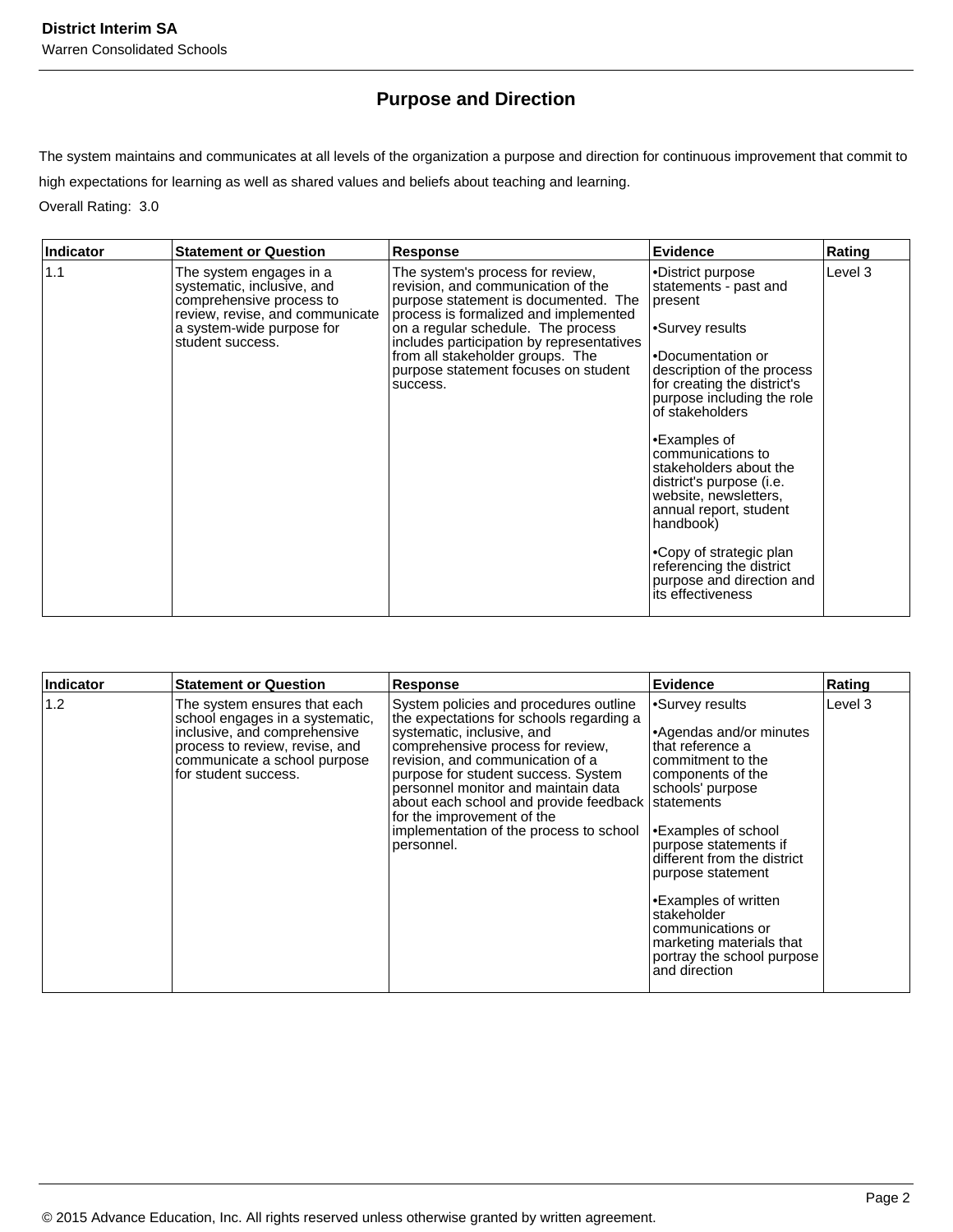| <b>Indicator</b> | <b>Statement or Question</b>                                                                                                                                                                                                                                                                                         | <b>Response</b>                                                                                                                                                                                                                                                                                                                                                                                                                                                                                                                                                                                                                                                                                                                        | <b>Evidence</b>                                                                                                                                                                                                                                                                                                                                                                                                                                         | Rating  |
|------------------|----------------------------------------------------------------------------------------------------------------------------------------------------------------------------------------------------------------------------------------------------------------------------------------------------------------------|----------------------------------------------------------------------------------------------------------------------------------------------------------------------------------------------------------------------------------------------------------------------------------------------------------------------------------------------------------------------------------------------------------------------------------------------------------------------------------------------------------------------------------------------------------------------------------------------------------------------------------------------------------------------------------------------------------------------------------------|---------------------------------------------------------------------------------------------------------------------------------------------------------------------------------------------------------------------------------------------------------------------------------------------------------------------------------------------------------------------------------------------------------------------------------------------------------|---------|
| 1.3              | all levels of the system commit to<br>a culture that is based on shared<br>values and beliefs about teaching  <br>and learning and supports<br>challenging, equitable<br>educational programs and<br>learning experiences for all<br>students that include<br>achievement of learning, thinking,<br>and life skills. | The school leadership and staff at Commitment to shared values and<br>beliefs about teaching and learning is<br>evident in documentation and decision<br>making. This commitment is regularly<br>reflected in communication among<br>leaders and staff. Challenging<br>educational programs and equitable<br>learning experiences are implemented<br>so that all students achieve learning,<br>thinking, and life skills necessary for<br>success. Evidence indicates a<br>commitment to instructional practices<br>that include active student engagement,<br>a focus on depth of understanding, and<br>the application of knowledge and skills.<br>System leadership and staff share high<br>expectations for professional practice. | •Examples of schools'<br>continuous improvement<br>plans<br>•Survey results<br>•Statements or documents<br>about ethical and<br>professional practices<br>•Professional development<br>plans and implementation<br>timelines on topics related<br>to equity, organizational<br>effectiveness, and<br>improved instruction and<br>programs<br>•Statements of shared<br>values and beliefs about<br>teaching and learning<br>•The district strategic plan | Level 3 |

| Indicator | <b>Statement or Question</b>                                                                                                                                                           | <b>Response</b>                                                                                                                                                                                                                                                                                                                                                                                                                                                                                                                                                                                                                                                                                                                                                                                                                                                                                                                                                                                                                                                                                                                                                                   | Evidence                                                                                                                                                                                                                                                                                                                                                                                                                                                                                                                                                                                                                                                                 | Rating  |
|-----------|----------------------------------------------------------------------------------------------------------------------------------------------------------------------------------------|-----------------------------------------------------------------------------------------------------------------------------------------------------------------------------------------------------------------------------------------------------------------------------------------------------------------------------------------------------------------------------------------------------------------------------------------------------------------------------------------------------------------------------------------------------------------------------------------------------------------------------------------------------------------------------------------------------------------------------------------------------------------------------------------------------------------------------------------------------------------------------------------------------------------------------------------------------------------------------------------------------------------------------------------------------------------------------------------------------------------------------------------------------------------------------------|--------------------------------------------------------------------------------------------------------------------------------------------------------------------------------------------------------------------------------------------------------------------------------------------------------------------------------------------------------------------------------------------------------------------------------------------------------------------------------------------------------------------------------------------------------------------------------------------------------------------------------------------------------------------------|---------|
| 1.4       | Leadership at all levels of the<br>system implement a continuous<br>improvement process that<br>provides clear direction for<br>improving conditions that support<br>student learning. | Leaders at all levels of the system<br>implement a documented, systematic<br>continuous improvement process for<br>improving student learning and the<br>conditions that support learning. All<br>stakeholder groups are engaged in the<br>process. Personnel maintain a profile<br>with current and comprehensive data on<br>student, school, and system<br>performance. The profile contains<br>analyses of data used to identify goals<br>for the improvement of conditions that<br>support student learning and that are<br>aligned with the system's purpose.<br>Improvement goals have measurable<br>performance targets. The process<br>includes action planning that identifies<br>measurable objectives, strategies,<br>activities, resources, and timelines for<br>achieving improvement goals. Leaders<br>hold all personnel accountable for and<br>evaluate the overall quality of the<br>implementation of all interventions and<br>strategies. The process is reviewed and<br>evaluated. Documentation that the<br>process yields improved student<br>achievement and conditions that support<br>student learning is available and<br>communicated to stakeholders. | •Examples of schools<br>continuous improvement<br>plans<br>•District Quality Assurance<br>Review plans that<br>document two-way<br>communication on district<br>and school effectiveness<br>and learning, thinking, and<br>life skills<br>•Professional development<br>plans and implementation<br>timelines on topics related<br>to equity, organizational<br>effectiveness, and<br>improved instruction and<br>programs<br>•Agenda, minutes from<br>continuous improvement<br>planning meetings<br>•Communication plan and<br>artifacts that show two-<br>way communication to<br>staff and stakeholders<br>•The district data profile<br>.The district strategic plan | Level 3 |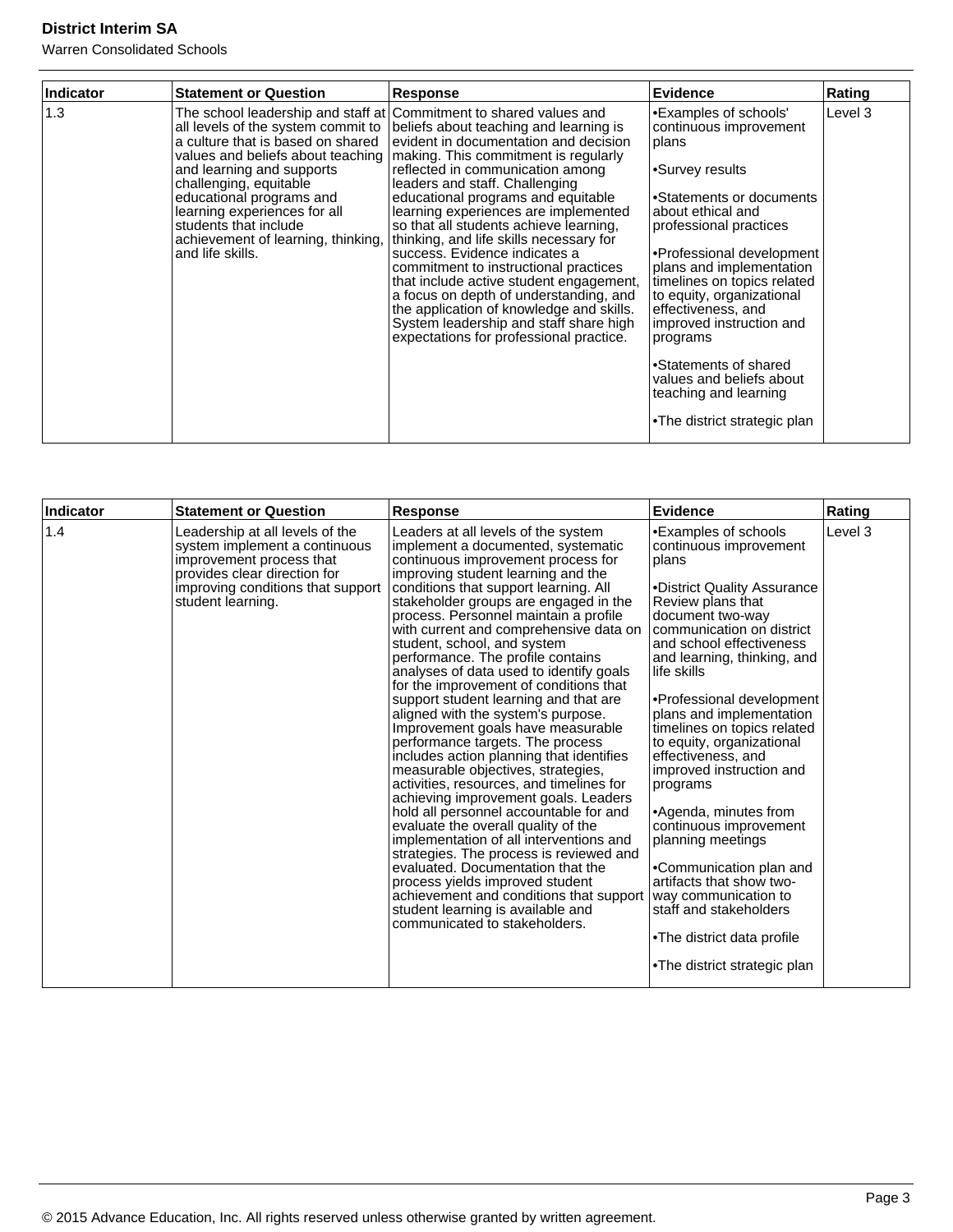# **Governance and Leadership**

The system operates under governance and leadership that promote and support student performance and system effectiveness.

Overall Rating: 3.17

| Indicator | <b>Statement or Question</b>                                                                                                    | <b>Response</b>                                                                                                                                                                                      | Evidence                                                                   | Rating |
|-----------|---------------------------------------------------------------------------------------------------------------------------------|------------------------------------------------------------------------------------------------------------------------------------------------------------------------------------------------------|----------------------------------------------------------------------------|--------|
| 2.1       | The governing body establishes<br>policies and supports practices<br>Ithat ensure effective<br>administration of the system and | Policies and practices clearly and<br>directly support the system's purpose<br>and direction and the effective operation<br>of the system and its schools. Policies                                  | •Professional development Level 4<br> plans<br>l∙Student handbooks         |        |
|           | its schools.                                                                                                                    | and practices require and have<br>mechanisms in place for monitoring<br>conditions that support student learning,<br>effective instruction, and assessment<br>that produce equitable and challenging | Governing body policies,<br>procedures, and practices<br>l∙Staff handbooks |        |
|           |                                                                                                                                 | learning experiences for all students.<br>There are policies and practices<br>requiring and giving direction for<br>professional growth of all staff. Policies                                       | •District operations<br>manuals                                            |        |
|           |                                                                                                                                 | and practices provide clear<br>requirements, direction for, and<br>oversight of fiscal management at all<br>levels of the system.                                                                    | •Communications to<br>stakeholder about policy<br>revisions                |        |
|           |                                                                                                                                 |                                                                                                                                                                                                      | •School handbooks                                                          |        |

| Indicator | <b>Statement or Question</b>                                             | Response                                                                                                                                                                                                                                                                                                                                                                                                                                                                                                                                                         | <b>Evidence</b>                                                                                                                                                                                                                                                                        | Rating  |
|-----------|--------------------------------------------------------------------------|------------------------------------------------------------------------------------------------------------------------------------------------------------------------------------------------------------------------------------------------------------------------------------------------------------------------------------------------------------------------------------------------------------------------------------------------------------------------------------------------------------------------------------------------------------------|----------------------------------------------------------------------------------------------------------------------------------------------------------------------------------------------------------------------------------------------------------------------------------------|---------|
| 2.2       | The governing body operates<br>responsibly and functions<br>effectively. | The governing body has a process to<br>ensure that its decisions and actions are<br>in accordance with defined roles and<br>responsibilities, a code of ethics, and<br>free of conflict of interest. Governing<br>body members participate in a<br>systematic, formal professional<br>development process regarding the roles compliance with laws,<br>and responsibilities of the governing<br>body and its individual members. The<br>governing body complies with all<br>policies, procedures, laws, and<br>regulations, and functions as a cohesive<br>unit. | List of assigned staff for<br>compliance<br><b>Proof of legal counsel</b><br>l•Findings of internal and<br>lexternal reviews of<br>regulations, and policies<br>Governing authority<br>policies on roles and<br>responsibilities, conflict of<br>interest<br>•Governing code of ethics | Level 3 |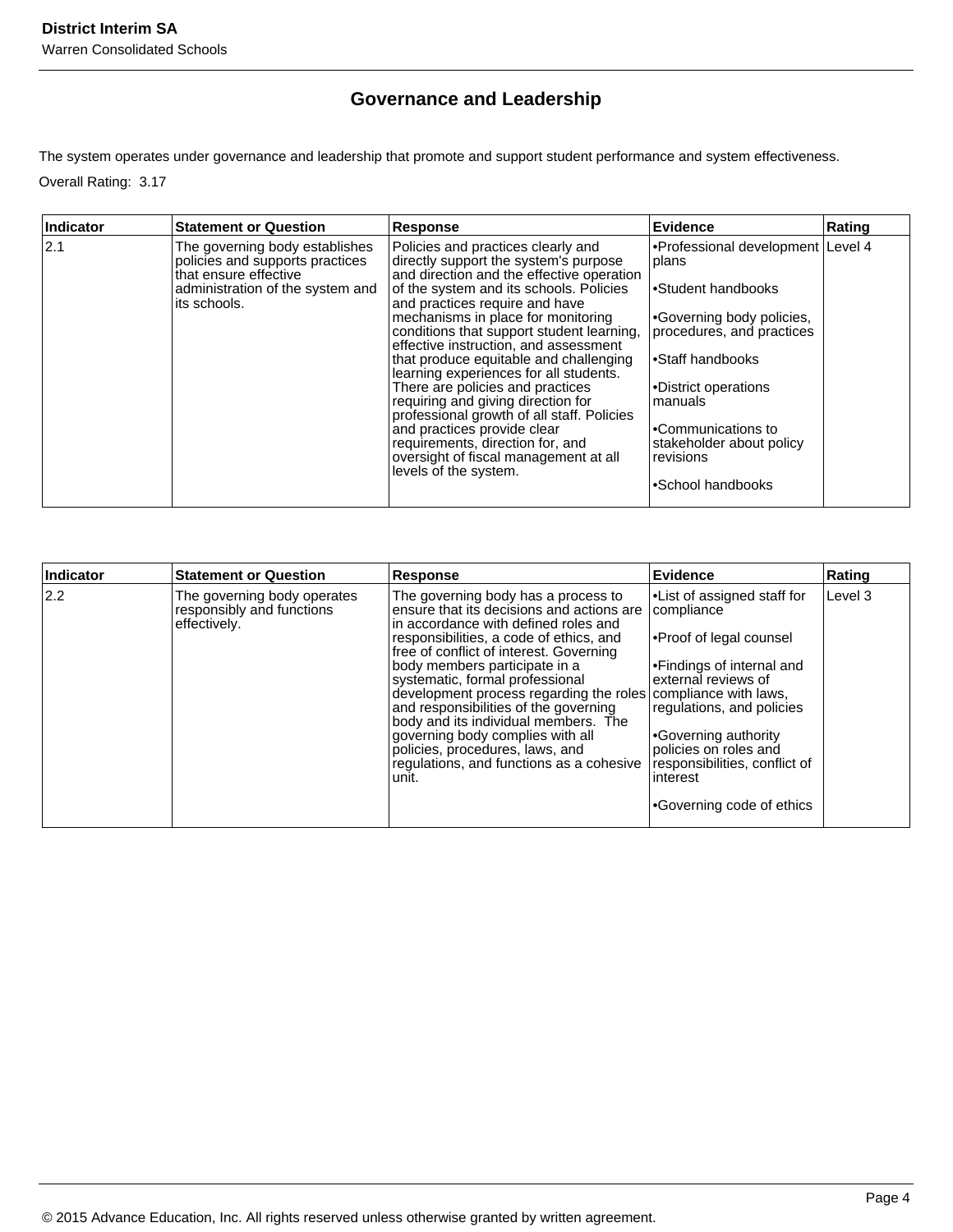| <b>Indicator</b> | <b>Statement or Question</b>                                                                                                                                                                | <b>Response</b>                                                                                                                                                                                                                                                                                                                                                                                     | <b>Evidence</b>                                                                                                                                                                                                                                                                                                                                                                                                                                                                                                                                          | Rating  |
|------------------|---------------------------------------------------------------------------------------------------------------------------------------------------------------------------------------------|-----------------------------------------------------------------------------------------------------------------------------------------------------------------------------------------------------------------------------------------------------------------------------------------------------------------------------------------------------------------------------------------------------|----------------------------------------------------------------------------------------------------------------------------------------------------------------------------------------------------------------------------------------------------------------------------------------------------------------------------------------------------------------------------------------------------------------------------------------------------------------------------------------------------------------------------------------------------------|---------|
| 2.3              | The governing body ensures that<br>the leadership at all levels has<br>the autonomy to meet goals for<br>achievement and instruction and<br>to manage day-to-day operations<br>effectively. | The governing body protects, supports,<br>and respects the autonomy of system<br>and school leadership to accomplish<br>goals for improvement in student<br>learning and instruction and to manage<br>day-to-day operations of the system and<br>its schools. The governing body<br>maintains a distinction between its roles<br>and responsibilities and those of system<br>and school leadership. | •Communications<br>regarding governing<br>authority actions<br>•District strategic plan<br>•Examples of school<br>improvement plans<br>•Roles and responsibilities<br>of school leadership<br>.Roles and responsibilities<br>of district leadership<br>•Social media<br>•Survey results regarding<br>functions of the governing<br>authority and operations of<br>the district<br>•Stakeholder input and<br>feedback<br>•Maintenance of<br>consistent academic<br>oversight, planning, and<br>resource allocation<br>•Agendas and minutes of<br>meetings | Level 3 |

| Indicator | <b>Statement or Question</b>                                                                                                   | Response                                                                                                                                                                                                                                                                                                                                                                                                                                                                                                                                                                                                                                                                   | Evidence                                                                                                                                                                                                                                                                                                                         | Rating  |
|-----------|--------------------------------------------------------------------------------------------------------------------------------|----------------------------------------------------------------------------------------------------------------------------------------------------------------------------------------------------------------------------------------------------------------------------------------------------------------------------------------------------------------------------------------------------------------------------------------------------------------------------------------------------------------------------------------------------------------------------------------------------------------------------------------------------------------------------|----------------------------------------------------------------------------------------------------------------------------------------------------------------------------------------------------------------------------------------------------------------------------------------------------------------------------------|---------|
| 2.4       | Leadership and staff at all levels<br>of the system foster a culture<br>consistent with the system's<br>purpose and direction. | Leaders and staff throughout the system<br>align their decisions and actions toward<br>continuous improvement to achieve the<br>system's purpose. They expect all<br>personnel to maintain high standards<br>and to hold students to high standards in offerings and plans<br>all courses of study. All leaders and staff<br>are collectively accountable for<br>maintaining and improving conditions<br>that support student learning. Leaders<br>throughout the system support<br>innovation, collaboration, shared<br>leadership, and professional growth. The <b>Examples</b> of improvement<br>culture is characterized by collaboration<br>and a sense of community. | <b>Examples of decisions</b><br>aligned with the district's<br>strategic plan<br>Professional development<br>Examples of collaboration<br>and shared leadership<br>l∙Survey results<br>lefforts and innovations in<br>the educational programs<br>•Examples of decisions<br>aligned with the district's<br>purpose and direction | Level 3 |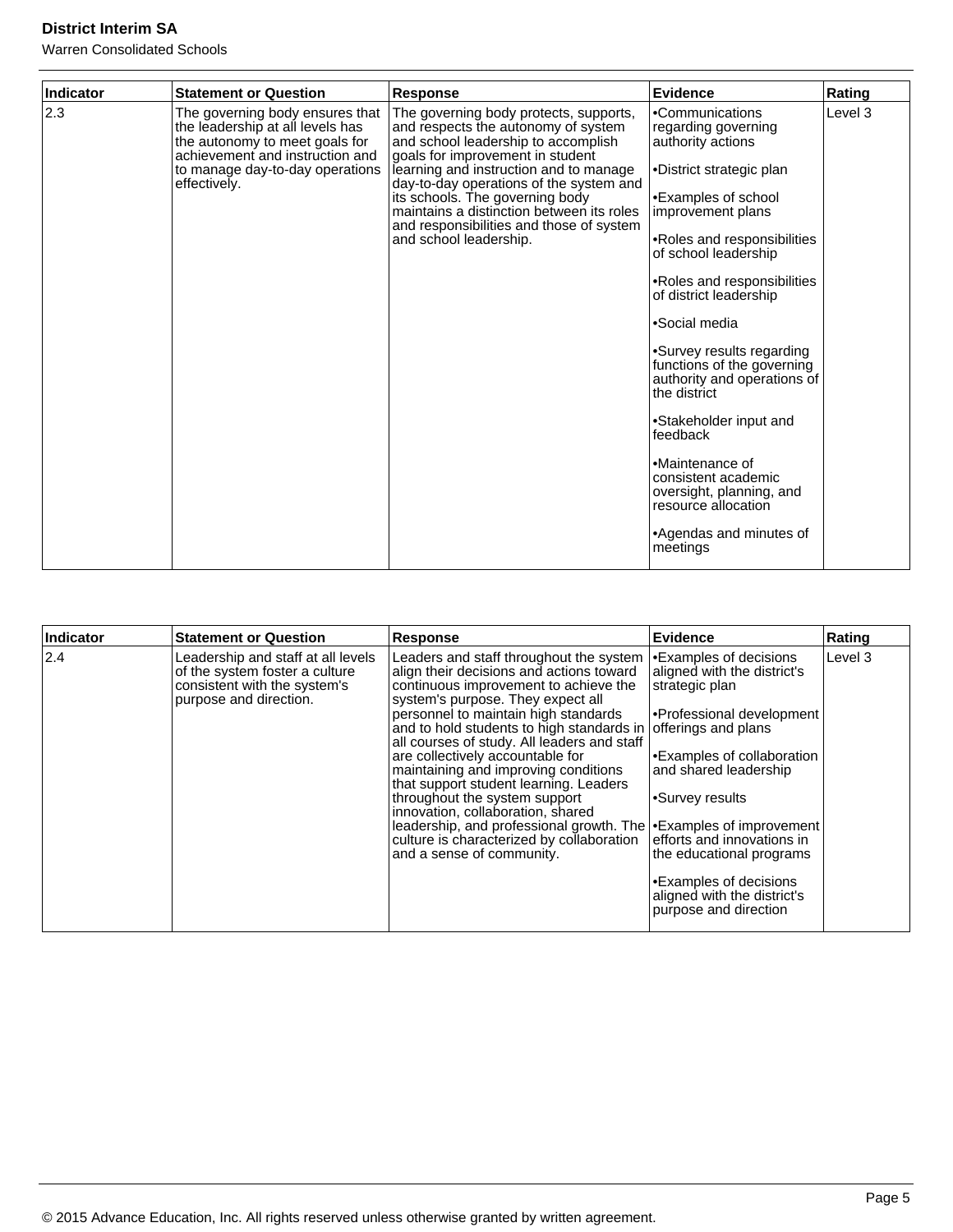| Indicator | <b>Statement or Question</b>                                     | <b>Response</b>                                                                                                                                                                                                                                                                                                                                                                                                                                                                                                                                                                                               | <b>Evidence</b>                                                                                                                                                                                                                                                                                                                            | Rating  |
|-----------|------------------------------------------------------------------|---------------------------------------------------------------------------------------------------------------------------------------------------------------------------------------------------------------------------------------------------------------------------------------------------------------------------------------------------------------------------------------------------------------------------------------------------------------------------------------------------------------------------------------------------------------------------------------------------------------|--------------------------------------------------------------------------------------------------------------------------------------------------------------------------------------------------------------------------------------------------------------------------------------------------------------------------------------------|---------|
| 2.5       | effectively in support of the<br>system's purpose and direction. | Leadership engages stakeholders   Leaders communicate effectively with<br>appropriate and varied representatives<br>from stakeholder groups, provide<br>opportunities for stakeholders to shape<br>decisions, solicit feedback and respond<br>to stakeholders, work collaboratively on<br>system and school improvement efforts,<br>and provide and support meaningful<br>leadership roles for stakeholders.<br>System and school leaders' efforts result surveys<br>in measurable, active stakeholder<br>participation, engagement in the system<br>and its schools, a sense of community,<br>and ownership. | Minutes from meetings<br>with stakeholders<br>Examples of stakeholder<br>input or feedback resulting<br>lin district action<br>l∙Copies of surveys or<br>screen shots from online<br>•Survey responses<br>.lnvolvement of<br>stakeholders in a school<br>improvement plan<br>•Involvement of<br>stakeholders in district<br>strategic plan | Level 3 |

| Indicator | <b>Statement or Question</b>                                                                                                                                            | Response                                                                                                                                                                                                                                                                                                                                                                                                                                    | <b>Evidence</b>                                                                                                                                                                                                                                                                                                                     | Rating  |
|-----------|-------------------------------------------------------------------------------------------------------------------------------------------------------------------------|---------------------------------------------------------------------------------------------------------------------------------------------------------------------------------------------------------------------------------------------------------------------------------------------------------------------------------------------------------------------------------------------------------------------------------------------|-------------------------------------------------------------------------------------------------------------------------------------------------------------------------------------------------------------------------------------------------------------------------------------------------------------------------------------|---------|
| 2.6       | Leadership and staff supervision<br>and evaluation processes result<br>in improved professional practice<br>in all areas of the system and<br>improved student success. | The focus of the criteria and processes<br>of supervision and evaluation is<br>improving professional practice<br>throughout the system and improving<br>student success. Supervision and<br>evaluation processes are regularly<br>implemented. The results of the<br>supervision and evaluation processes<br>are used to monitor and effectively<br>adjust professional practice throughout<br>the system and improve student<br>learning. | Minutes from meetings<br>with stakeholders<br>I•Examples of stakeholder<br>input or feedback resulting<br>in district action<br>l∙Copies of surveys or<br>screen shots from online<br>surveys<br>l•Involvement of<br>stakeholders in a school<br>improvement plan<br>i∙Involvement of<br>stakeholders in district<br>strategic plan | Level 3 |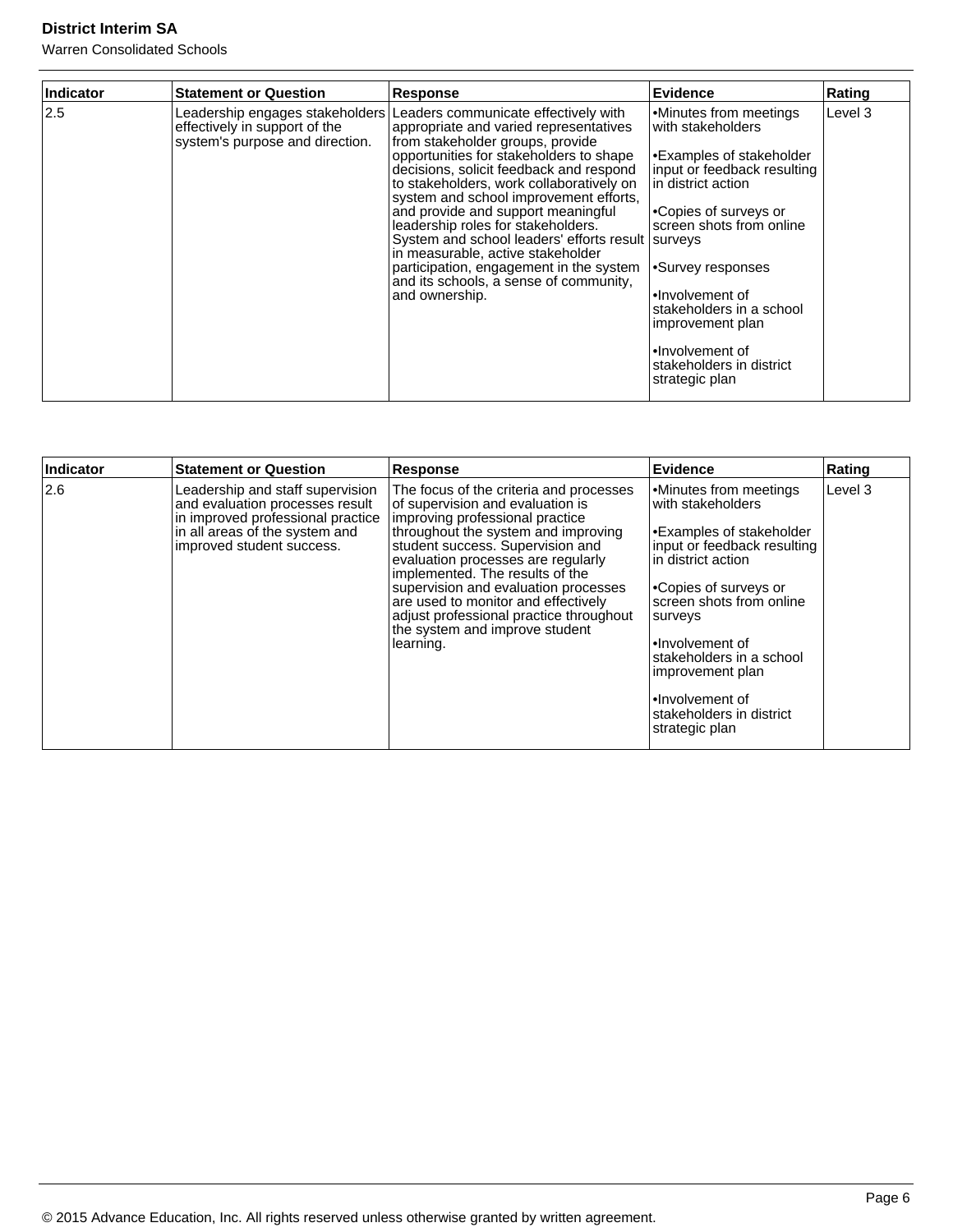# **Teaching and Assessing for Learning**

The system's curriculum, instructional design, and assessment practices guide and ensure teacher effectiveness and student learning across

all grades and courses.

Overall Rating: 2.25

| Indicator | <b>Statement or Question</b>                                                                                                                                    | <b>Response</b>                                                                                                                                                                                                                                                                                                                                                                                                                                                                                                                                                                                                                    | <b>Evidence</b>                                                                                                                                                                                                                                                                                                                                                                                                                       | Rating  |
|-----------|-----------------------------------------------------------------------------------------------------------------------------------------------------------------|------------------------------------------------------------------------------------------------------------------------------------------------------------------------------------------------------------------------------------------------------------------------------------------------------------------------------------------------------------------------------------------------------------------------------------------------------------------------------------------------------------------------------------------------------------------------------------------------------------------------------------|---------------------------------------------------------------------------------------------------------------------------------------------------------------------------------------------------------------------------------------------------------------------------------------------------------------------------------------------------------------------------------------------------------------------------------------|---------|
| 3.1       | The system's curriculum provides<br>equitable and challenging<br>learning experiences that ensure<br>all students have sufficient<br>success at the next level. | Curriculum and learning experiences in<br>each course/class provide most students<br>across the system with challenging and<br>equitable opportunities to develop<br>opportunities to develop learning,  learning skills, thinking skills, and life<br>thinking, and life skills that lead to skills. There is little evidence to indicate<br>curriculum and learning experiences<br>prepare students for success at the next<br>level. Most like courses/classes have<br>equivalent learning expectations. Some<br>individualized learning activities for each<br>student are evident randomly or in some<br>but not all schools. | ∣∙Learning expectations for<br>different courses and<br>programs<br>•Course, program, or<br>school schedules<br>Student work across <br courses or programs<br>Course or program<br>descriptions<br>•Lesson plans<br>•Teacher evaluation<br>criteria relating to<br>prescribed instructional<br>designs and proprietary<br>practices<br>•Posted learning<br>objectives<br>•Enrollment patterns for<br>various courses and<br>programs | Level 2 |

| <b>Indicator</b> | <b>Statement or Question</b>                                                                                                                                                                                                                | Response                                                                                                                                                                                                                                                                                                                                                                                                                                                                                                                                                                                                                    | <b>Evidence</b>                                                                                                                                                                                                                                                                                                                                                       | Rating  |
|------------------|---------------------------------------------------------------------------------------------------------------------------------------------------------------------------------------------------------------------------------------------|-----------------------------------------------------------------------------------------------------------------------------------------------------------------------------------------------------------------------------------------------------------------------------------------------------------------------------------------------------------------------------------------------------------------------------------------------------------------------------------------------------------------------------------------------------------------------------------------------------------------------------|-----------------------------------------------------------------------------------------------------------------------------------------------------------------------------------------------------------------------------------------------------------------------------------------------------------------------------------------------------------------------|---------|
| 3.2              | Curriculum, instruction, and<br>assessment throughout the<br>system are monitored and<br>adjusted systematically in<br>response to data from multiple<br>assessments of student learning<br>and an examination of<br>professional practice. | System personnel monitor and adjust<br>curriculum, instruction, and assessment<br>to ensure vertical and horizontal<br>alignment and alignment with the goals<br>for achievement and instruction and<br>statements of purpose. A process is<br>implemented sometimes to ensure<br>alignment when curriculum, instruction,<br>and/or assessments are reviewed or<br>revised at the system or school level.<br>There is limited evidence that the<br>continuous improvement process<br>ensures vertical and horizontal<br>alignment and alignment with the<br>system's purpose in curriculum,<br>instruction, and assessment. | •Curriculum guides<br>•A description of the<br>systematic review process<br>for curriculum, instruction,<br>and assessment<br>•Standards-based report<br>cards<br>•Program descriptions<br>•Teacher evaluation<br>criteria relating to<br>prescribed instructional<br>designs and proprietary<br>practices<br>•Products $-$ scope and<br>sequence, curriculum<br>maps | Level 2 |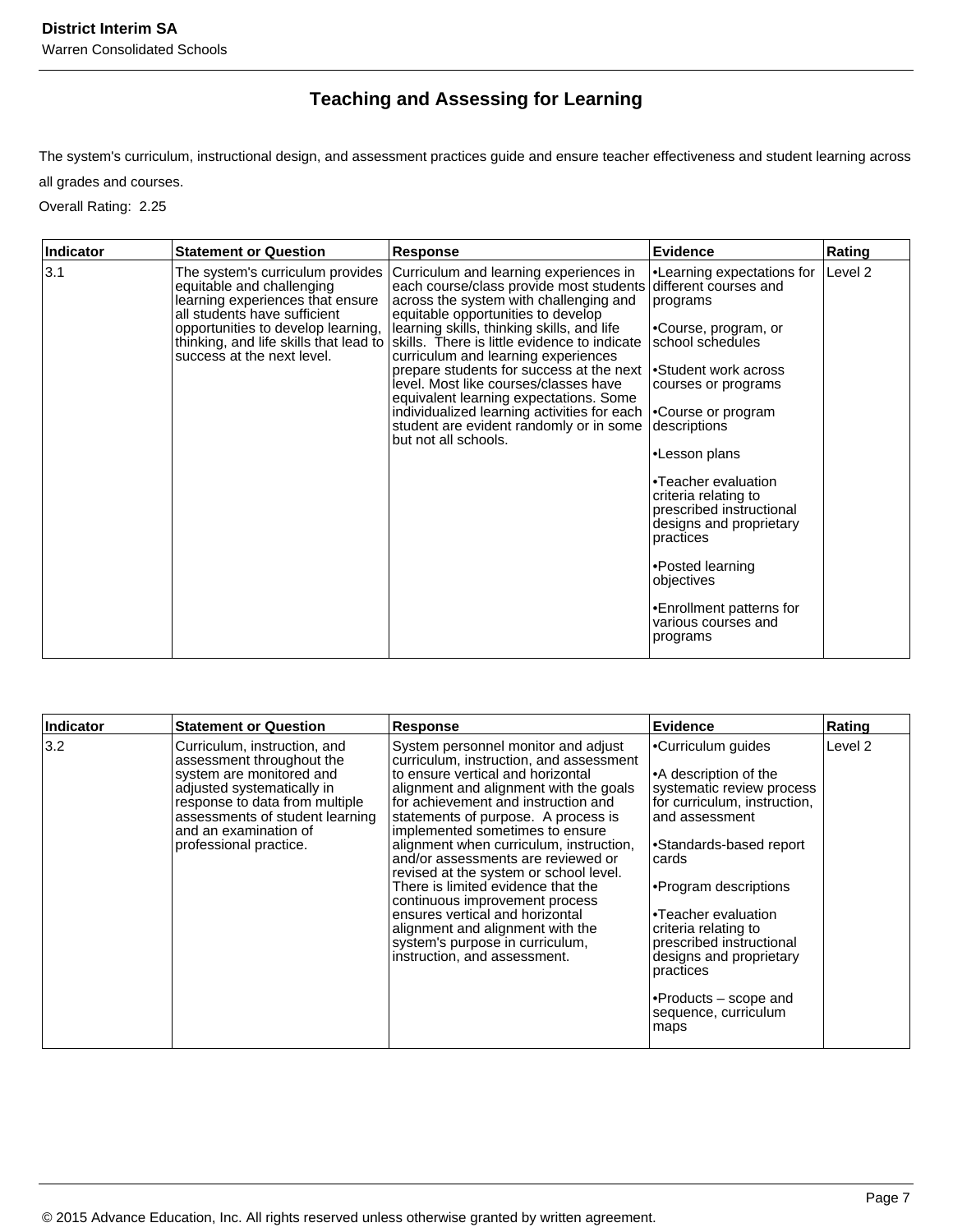| Indicator | <b>Statement or Question</b>                                                                                                                                      | Response                                                                                                                                                                                                                                                                                                                                                                                                                                                                                                                                                                                                 | Evidence                                                                                                                                                                                                                                                                                                                                                 | Rating  |
|-----------|-------------------------------------------------------------------------------------------------------------------------------------------------------------------|----------------------------------------------------------------------------------------------------------------------------------------------------------------------------------------------------------------------------------------------------------------------------------------------------------------------------------------------------------------------------------------------------------------------------------------------------------------------------------------------------------------------------------------------------------------------------------------------------------|----------------------------------------------------------------------------------------------------------------------------------------------------------------------------------------------------------------------------------------------------------------------------------------------------------------------------------------------------------|---------|
| 3.3       | Teachers throughout the district<br>engage students in their learning<br>through instructional strategies<br>that ensure achievement of<br>learning expectations. | Teachers in most schools sometimes<br>use instructional strategies that require<br>student collaboration, self-reflection, and instructional resource<br>development of critical thinking skills.<br>Teachers personalize instructional<br>strategies and interventions to address<br>individual learning needs of groups of<br>students when necessary. Teachers<br>sometimes use instructional strategies<br>that require students to apply knowledge<br>and skills, integrate content and skills<br>with other disciplines, and use<br>technologies as instructional resources<br>and learning tools. | •Examples of teacher use<br>of technology as an<br>•Findings from supervisor<br>formal and informal<br>lobservations<br>•Student work<br>demonstrating the<br>application of knowledge<br>•Examples of professional<br>development offerings and<br>plans tied specifically to<br>the approved or prescribed<br>instructional strategies and<br>programs | Level 2 |

| Indicator | <b>Statement or Question</b>                                                                                                                | <b>Response</b>                                                                                                                                                                                                                                                                                                                                                                                                                                             | <b>Evidence</b>                                                                                                                                                                                                                                                                                                                                                                                                                                                                                                                                                                                                                   | Rating  |
|-----------|---------------------------------------------------------------------------------------------------------------------------------------------|-------------------------------------------------------------------------------------------------------------------------------------------------------------------------------------------------------------------------------------------------------------------------------------------------------------------------------------------------------------------------------------------------------------------------------------------------------------|-----------------------------------------------------------------------------------------------------------------------------------------------------------------------------------------------------------------------------------------------------------------------------------------------------------------------------------------------------------------------------------------------------------------------------------------------------------------------------------------------------------------------------------------------------------------------------------------------------------------------------------|---------|
| 3.4       | System and school leaders<br>monitor and support the<br>improvement of instructional<br>practices of teachers to ensure<br>student success. | System and school leaders formally and<br>consistently monitor instructional<br>practices through supervision and<br>evaluation procedures to ensure that<br>they 1) are aligned with the system's<br>values and beliefs about teaching and<br>learning, 2) are teaching the approved<br>curriculum, 3) are directly engaged with<br>all students in the oversight of their<br>learning, and 4) use content-specific<br>standards of professional practice. | •Curriculum maps<br>•Supervision and<br>evaluation procedures<br>.Documentation of<br>collection of lesson plans,<br>grade books, or other data<br>record systems<br>•Peer or mentoring<br>opportunities and<br>interactions<br>•Surveys results<br>•Examples of<br>improvements to<br>instructional practices<br>resulting from the<br>evaluation process<br>•Administrative classroom<br>observation protocols and<br>logs<br>•Professional development<br>offerings and plans tied to<br>the prescribed education<br>program, instructional<br>strategies,<br>developmentally<br>appropriate practices, and<br>student success | Level 3 |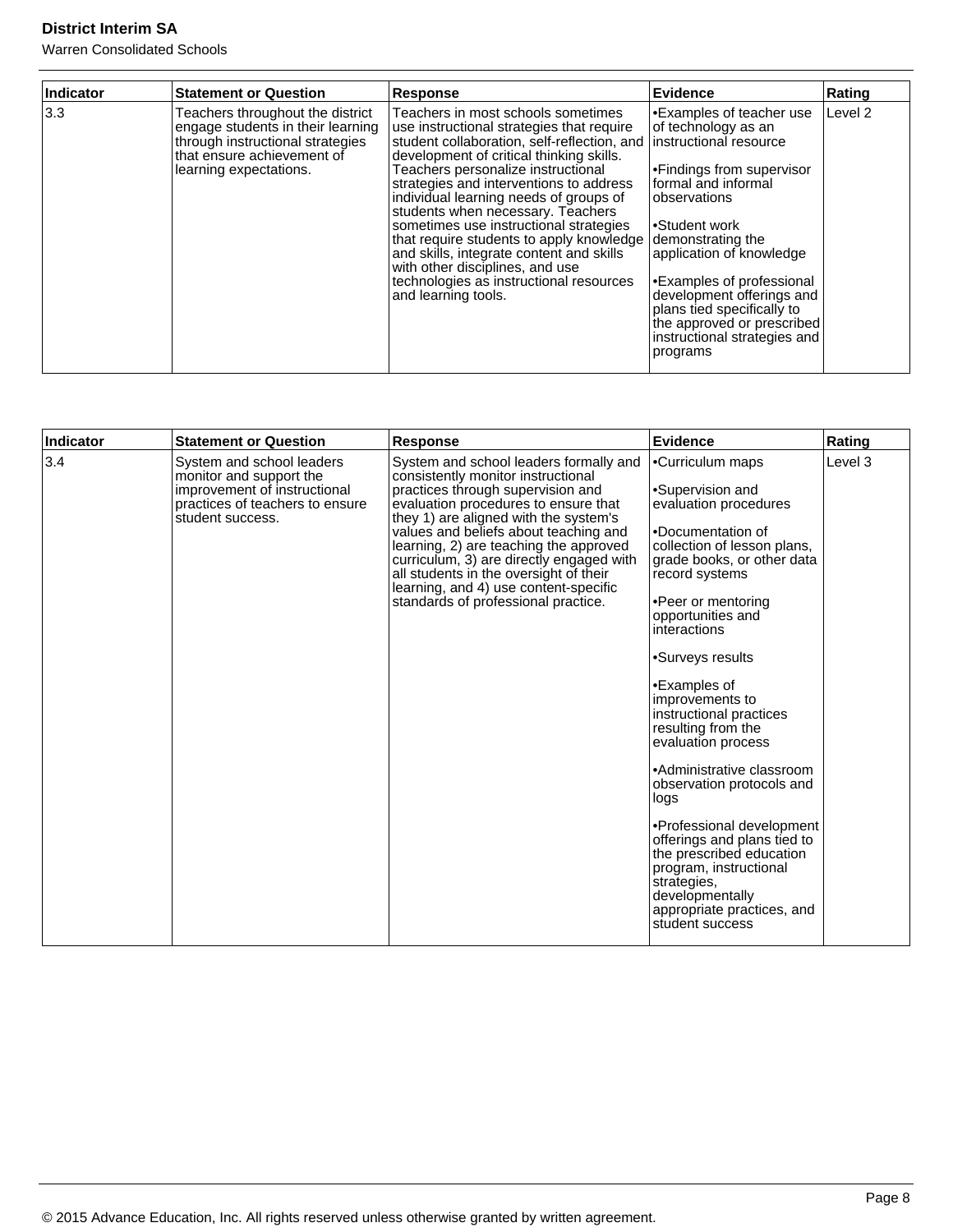| <b>Indicator</b> | <b>Statement or Question</b>                                                                                                                                      | Response                                                                                                                                                                                                                                                                                                                                                                                                                                                                                                                                                                                                                                                                  | <b>Evidence</b>                                                                                                                                                                                                                                                                                                                                                                                                                                                                                      | Rating  |
|------------------|-------------------------------------------------------------------------------------------------------------------------------------------------------------------|---------------------------------------------------------------------------------------------------------------------------------------------------------------------------------------------------------------------------------------------------------------------------------------------------------------------------------------------------------------------------------------------------------------------------------------------------------------------------------------------------------------------------------------------------------------------------------------------------------------------------------------------------------------------------|------------------------------------------------------------------------------------------------------------------------------------------------------------------------------------------------------------------------------------------------------------------------------------------------------------------------------------------------------------------------------------------------------------------------------------------------------------------------------------------------------|---------|
| 3.5              | The system operates as a<br>collaborative learning<br>organization through structures<br>that support improved instruction<br>and student learning at all levels. | Some system staff participate in<br>collaborative learning communities that<br>meet both informally and formally.<br>Collaboration occasionally occurs across<br>grade levels, content areas, and other<br>system divisions. Staff members<br>promote discussion about student<br>learning and the conditions that support<br>student learning. Learning, using, and<br>discussing the results of inquiry<br>practices such as action research, the<br>examination of student work, reflection,<br>study teams, and peer coaching<br>sometimes occur among system<br>personnel. System personnel express<br>belief in the value of collaborative<br>learning communities. | •Common language,<br>protocols and reporting<br>Itools<br>l•Agendas and minutes of<br>collaborative learning<br>Icommittees<br>l•Calendar/schedule of<br>learning community<br> meetings <br>Professional development<br>funding to promote<br>professional learning<br>l communities<br>l∙Evidence of informal<br>conversations that reflect<br>collaboration about<br>student learning<br>•Examples of<br>improvements to content<br>and instructional practice<br>resulting from<br>collaboration | Level 2 |

| Indicator | <b>Statement or Question</b>                                                                 | Response                                                                                                                                                                                                                                                                                                                                                                                                                        | Evidence                                                             | Rating  |
|-----------|----------------------------------------------------------------------------------------------|---------------------------------------------------------------------------------------------------------------------------------------------------------------------------------------------------------------------------------------------------------------------------------------------------------------------------------------------------------------------------------------------------------------------------------|----------------------------------------------------------------------|---------|
| 3.6       | instructional process in support of linstructional process that informs<br>student learning. | Teachers implement the system's   Most teachers in the system use an<br>students of learning expectations and<br>standards of performance. Exemplars<br>are sometimes provided to guide and<br>inform students. The process may<br>include multiple measures, including<br>formative assessments, to inform the<br>ongoing modification of instruction. The<br>process provides students with feedback<br>about their learning. | Examples of learning<br>expectations and<br>standards of performance | Level 2 |

| Indicator | <b>Statement or Question</b>                                                                                                         | <b>Response</b>                                                                                                                                                                                                                                                                                                           | Evidence                                                                                                                                                                                                                               | Rating             |
|-----------|--------------------------------------------------------------------------------------------------------------------------------------|---------------------------------------------------------------------------------------------------------------------------------------------------------------------------------------------------------------------------------------------------------------------------------------------------------------------------|----------------------------------------------------------------------------------------------------------------------------------------------------------------------------------------------------------------------------------------|--------------------|
| 3.7       | Mentoring, coaching, and<br>induction programs support<br>instructional improvement<br>consistent with the system's<br>and learning. | Some system personnel are engaged in<br>mentoring, coaching, and induction<br>programs that are consistent with the<br>system's values and beliefs about<br>values and beliefs about teaching   teaching, learning, and the conditions<br>that support learning. These programs<br>set expectations for system personnel. | Professional learning<br>calendar with activities for<br>instructional support of<br>Inew staff<br><b>Personnel manuals with</b><br>linformation related to new<br>hires including mentoring,<br>coaching, and induction<br>Ipractices | Level <sub>2</sub> |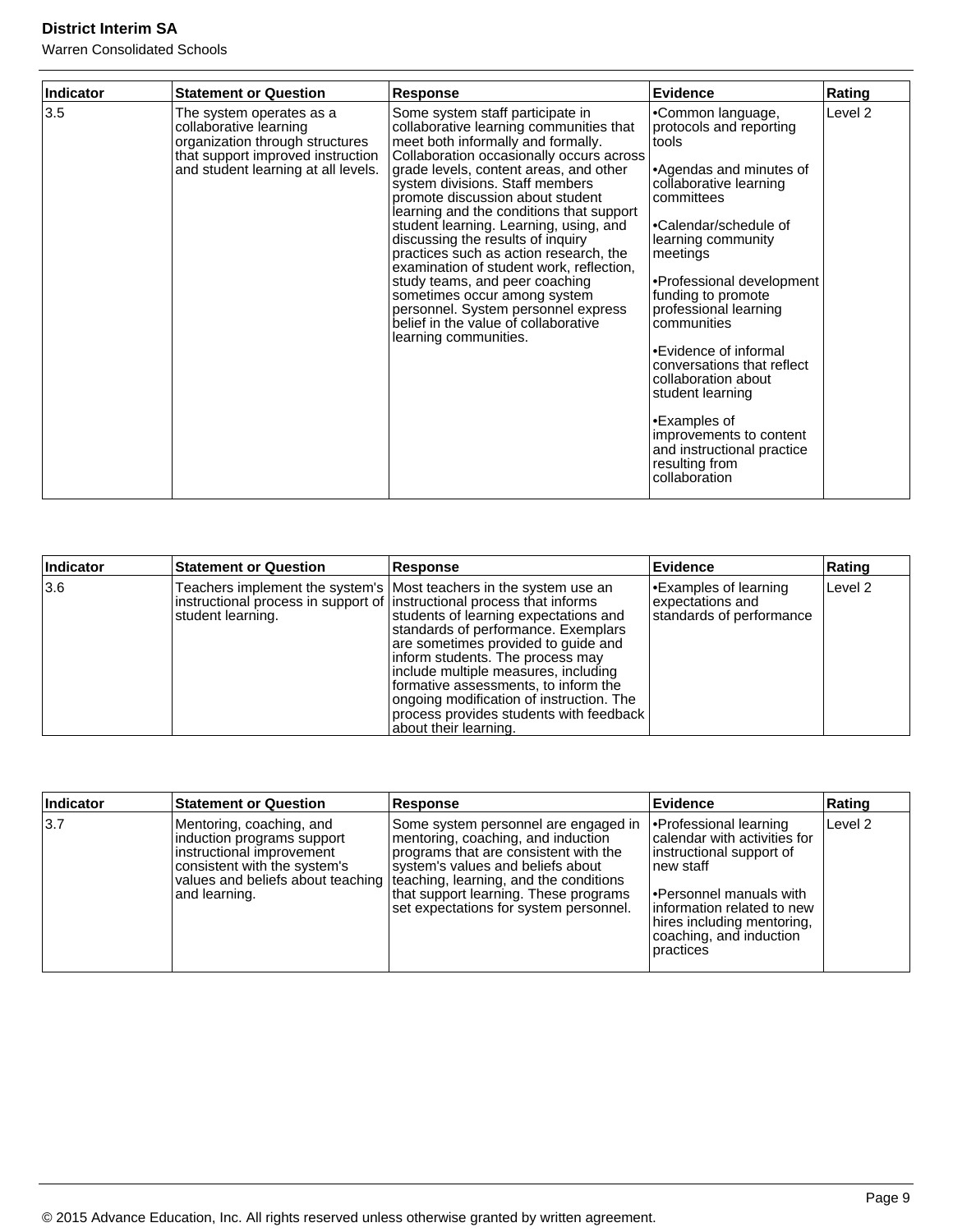| Indicator | <b>Statement or Question</b>                                                                                                                                                 | Response                                                                                                                                                                                                                | Evidence                                                                                                                                                                                                                                                                                                                                                                                                                                | Rating  |
|-----------|------------------------------------------------------------------------------------------------------------------------------------------------------------------------------|-------------------------------------------------------------------------------------------------------------------------------------------------------------------------------------------------------------------------|-----------------------------------------------------------------------------------------------------------------------------------------------------------------------------------------------------------------------------------------------------------------------------------------------------------------------------------------------------------------------------------------------------------------------------------------|---------|
| 3.8       | The system and all of its schools<br>engage families in meaningful<br>ways in their children's education<br>and keep them informed of their<br>children's learning progress. | Programs that engage families in<br>meaningful ways in their children's<br>education are designed and<br>implemented. System and school<br>personnel regularly inform families of<br>their children's learning process. | •Survey results<br>• List of varied activities<br>and communications<br>modes with families, e.g.,<br>info portal, online,<br>newsletters, parent<br>centers, academic nights,<br>open house, early release<br>days<br>•Calendar outlining when<br>and how families are<br>provided information on<br>child's progress<br>•Parental/family/caregiver<br>involvement plan including<br>activities, timeframes, and<br>evaluation process | Level 3 |

| Indicator | <b>Statement or Question</b>                                                                                                                                                         | Response                                                                                                                                                                                                                                                                                                                                                                                                                                                  | <b>Evidence</b>                                                                              | Rating             |
|-----------|--------------------------------------------------------------------------------------------------------------------------------------------------------------------------------------|-----------------------------------------------------------------------------------------------------------------------------------------------------------------------------------------------------------------------------------------------------------------------------------------------------------------------------------------------------------------------------------------------------------------------------------------------------------|----------------------------------------------------------------------------------------------|--------------------|
| 3.9       | The system designs and<br>whereby each student is well<br>known by at least one adult<br>ladvocate in the student's school<br>who supports that student's<br>educational experience. | Most school personnel participate in a<br>evaluates structures in all schools structure designed by the system that<br>gives them interaction with individual<br>students, allowing them to build<br>relationships over time with the student.<br>Most students participate in the<br>Istructure. The structure allows the<br>school employee to gain insight into the<br>student's needs regarding learning skills,<br>thinking skills, and life skills. | Description of formalized<br>structures for adults to<br>ladvocate on behalf of<br>Istudents | Level <sub>2</sub> |

| Indicator      | <b>Statement or Question</b>                                                                                                                                                                  | <b>Response</b>                                                                                                                                                                                                                                                                                                                                                                                                                                                                            | Evidence                                                                                                                                                             | Rating  |
|----------------|-----------------------------------------------------------------------------------------------------------------------------------------------------------------------------------------------|--------------------------------------------------------------------------------------------------------------------------------------------------------------------------------------------------------------------------------------------------------------------------------------------------------------------------------------------------------------------------------------------------------------------------------------------------------------------------------------------|----------------------------------------------------------------------------------------------------------------------------------------------------------------------|---------|
| $ 3.10\rangle$ | Grading and reporting are based<br>on clearly defined criteria that<br>represent the attainment of<br>content knowledge and skills and<br>are consistent across grade<br>llevels and courses. | Teachers across the system use<br>common grading and reporting policies,<br>processes, and procedures based on<br>clearly defined criteria that represent<br>each student's attainment of content<br>knowledge and skills. These policies,<br>processes, and procedures are<br>implemented in all schools across grade<br>levels and courses. Stakeholders are<br>aware of the policies, processes, and<br>procedures. The policies, processes,<br>and procedures are regularly evaluated. | •Sample report cards for<br>each program or grade<br>level and for all courses<br>and programs<br>Policies, processes, and<br>procedures on grading and<br>reporting | Level 3 |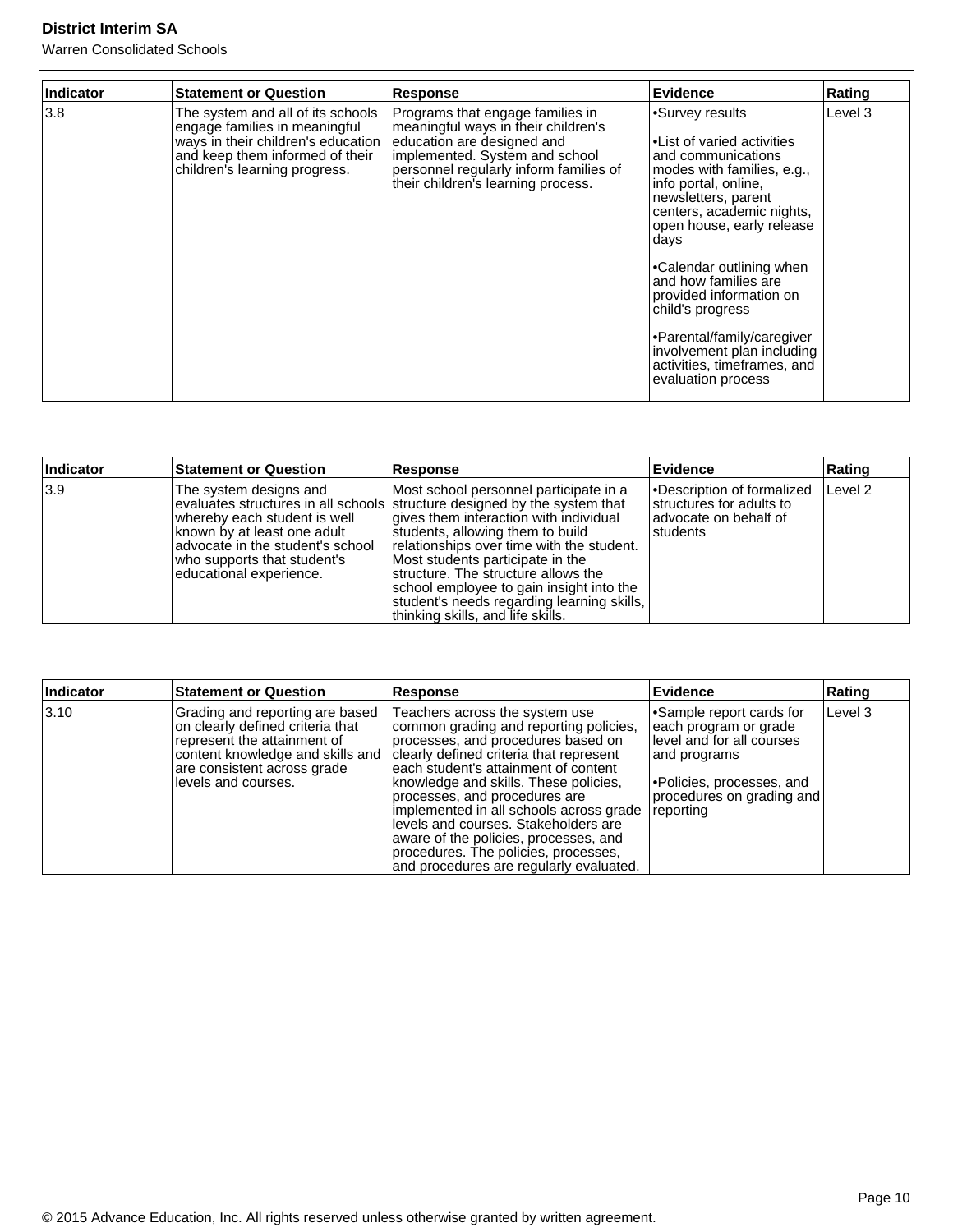| Indicator | <b>Statement or Question</b>                                                          | <b>Response</b>                                                                                                                                                                                                                                                                                                                     | <b>Evidence</b>                                                                                                                                                                                                                                                                                                                                                                                                                                                             | Rating  |
|-----------|---------------------------------------------------------------------------------------|-------------------------------------------------------------------------------------------------------------------------------------------------------------------------------------------------------------------------------------------------------------------------------------------------------------------------------------|-----------------------------------------------------------------------------------------------------------------------------------------------------------------------------------------------------------------------------------------------------------------------------------------------------------------------------------------------------------------------------------------------------------------------------------------------------------------------------|---------|
| 3.11      | All staff members participate in a<br>continuous program of<br>professional learning. | Most staff members participate in a<br>program of professional learning that is<br>aligned with the system's purpose and<br>direction. Professional development is<br>based on needs of the system. The<br>program builds capacity among staff<br>members who participate. The program<br>is regularly evaluated for effectiveness. | •Evaluation tools for<br>professional learning<br>•District quality control<br>procedures showing<br>implementation plan for<br>professional development<br>for district and school staff<br>•District professional<br>development plan<br>involving the district and all<br>schools<br>•Brief explanation of<br>alignment between<br>professional learning and<br>identified needs<br>•Crosswalk between<br>professional learning and<br>district purpose and<br>direction | Level 2 |

| Indicator | <b>Statement or Question</b>                                                                                                           | <b>Response</b>                                                                                                                                                                                                                                                                                                                                                                                                                                                                                                          | <b>Evidence</b>                                                                                                                                                                                                                                                                                                                                                                                           | Rating  |
|-----------|----------------------------------------------------------------------------------------------------------------------------------------|--------------------------------------------------------------------------------------------------------------------------------------------------------------------------------------------------------------------------------------------------------------------------------------------------------------------------------------------------------------------------------------------------------------------------------------------------------------------------------------------------------------------------|-----------------------------------------------------------------------------------------------------------------------------------------------------------------------------------------------------------------------------------------------------------------------------------------------------------------------------------------------------------------------------------------------------------|---------|
| 3.12      | The system and its schools<br>provide and coordinate learning<br>support services to meet the<br>unique learning needs of<br>students. | System and school personnel use data<br>to identify unique learning needs of<br>special populations of students based on<br>proficiency and/or other learning needs<br>(such as second languages). System<br>and school personnel are familiar with<br>research related to unique<br>characteristics of learning (such as<br>learning styles, multiple intelligences,<br>personality type indicators) and provide<br>or coordinate related learning support<br>services to students within these special<br>populations. | •Schedules, lesson plans,<br>or example student<br>learning plans showing the<br>implementation of learning<br>support services<br>.List of learning support<br>services and student<br>population served by such<br>services<br>•Training and professional<br>learning related to<br>research on unique<br>characteristics of learning<br>•Data used to identify<br>unique learning needs of<br>students | Level 2 |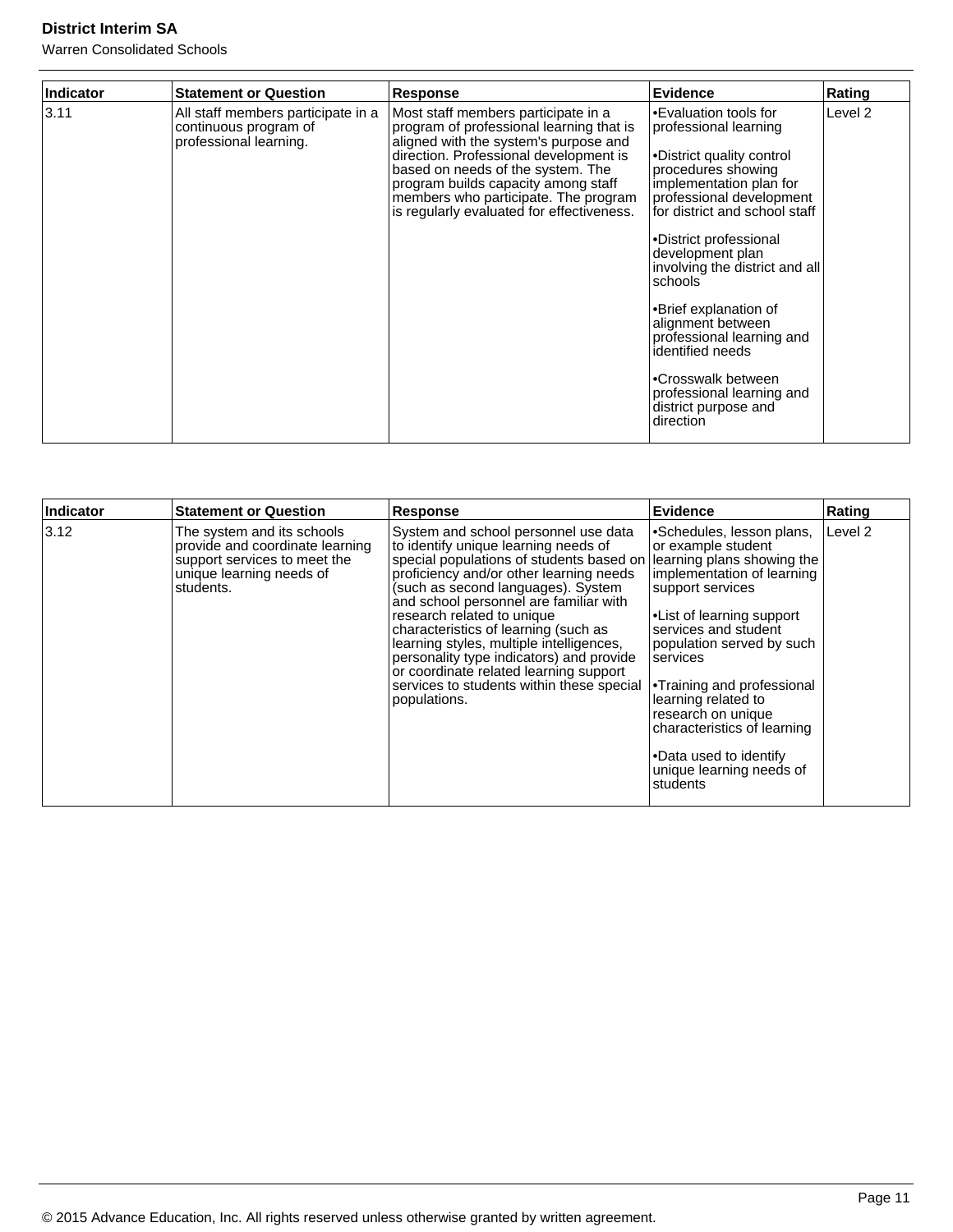# **Resources and Support Systems**

The system has resources and provides services in all schools that support its purpose and direction to ensure success for all students. Overall Rating: 3.0

| <b>Indicator</b> | <b>Statement or Question</b>                                                                                                                                                                                                                                                                                     | <b>Response</b>                                                                                                                                                                                                                                                                                                                                                                                                                                                                                                                                                                                                          | Evidence                                                                                                                                                                                                                                                                                                                                                                                                                                                                                                       | Rating  |
|------------------|------------------------------------------------------------------------------------------------------------------------------------------------------------------------------------------------------------------------------------------------------------------------------------------------------------------|--------------------------------------------------------------------------------------------------------------------------------------------------------------------------------------------------------------------------------------------------------------------------------------------------------------------------------------------------------------------------------------------------------------------------------------------------------------------------------------------------------------------------------------------------------------------------------------------------------------------------|----------------------------------------------------------------------------------------------------------------------------------------------------------------------------------------------------------------------------------------------------------------------------------------------------------------------------------------------------------------------------------------------------------------------------------------------------------------------------------------------------------------|---------|
| 4.1              | The system engages in a<br>systematic process to recruit,<br>employ, and retain a sufficient<br>number of qualified professional<br>and support staff to fulfill their<br>roles and responsibilities and<br>support the purpose and direction<br>of the system, individual schools,<br>and educational programs. | Policies, processes, and procedures<br>ensure that system and school leaders<br>have access to, hire, place, and retain<br>qualified professional support staff.<br>System and school leaders<br>systematically determine the number of<br>personnel necessary to fill all the roles<br>and responsibilities necessary to support schools<br>purposes, educational programs, and<br>continuous improvement throughout the<br>district. Sustained fiscal resources are<br>available to fund positions critical to<br>achieve the purpose and direction of the<br>system, individual schools, and<br>educational programs. | •District budgets or<br>financial plans for the last<br>three years<br>•District quality assurance<br>procedures for monitoring<br>qualified staff across all<br>•School budgets or<br>financial plans for last<br>three years<br>•Assessments of staffing<br>needs<br>•Documentation of highly<br>qualified staff<br>•Policies, processes,<br>procedures and other<br>documentation related to<br>the hiring, placement and<br>retention of professional<br>and support staff for the<br>district and schools | Level 3 |

| Indicator | <b>Statement or Question</b>                                                                                                                                                                                       | Response                                                                                                                                                                                                                                                                                                                                                                                                                                                                                                                                                                                                                                                                                                                                                                                                                                                          | Evidence                                                                                                                                                                                                                                                                | Rating  |
|-----------|--------------------------------------------------------------------------------------------------------------------------------------------------------------------------------------------------------------------|-------------------------------------------------------------------------------------------------------------------------------------------------------------------------------------------------------------------------------------------------------------------------------------------------------------------------------------------------------------------------------------------------------------------------------------------------------------------------------------------------------------------------------------------------------------------------------------------------------------------------------------------------------------------------------------------------------------------------------------------------------------------------------------------------------------------------------------------------------------------|-------------------------------------------------------------------------------------------------------------------------------------------------------------------------------------------------------------------------------------------------------------------------|---------|
| 14.2      | Instructional time, material<br>resources, and fiscal resources<br>are sufficient to support the<br>purpose and direction of the<br>system, individual schools,<br>educational programs, and<br>system operations. | Instructional time, material resources,<br>and fiscal resources are focused on<br>supporting the purpose and direction of<br>the system, its schools, educational<br>programs, and system operations.<br>Instructional time is protected in policy<br>and practice. System and school leaders   Alignment of school<br>work to secure material and fiscal<br>resources to meet the needs of all<br>students and improve the effectiveness<br>of the system. System and school<br>leaders demonstrate that instructional<br>time, material resources, and fiscal<br>resources are allocated so that all<br>students have equitable opportunities to<br>attain challenging learning expectations.<br>Efforts toward the continuous<br>improvement of instruction and<br>operations include achieving the<br>purpose and direction of the system and<br>its schools. | Examples of school<br>schedules<br>Examples of school<br>calendars<br>budgets with school<br>purpose and direction<br>Alignment of district <br>budget with district<br>purpose and direction<br> •District strategic plan<br>showing resources support<br>for district | Level 3 |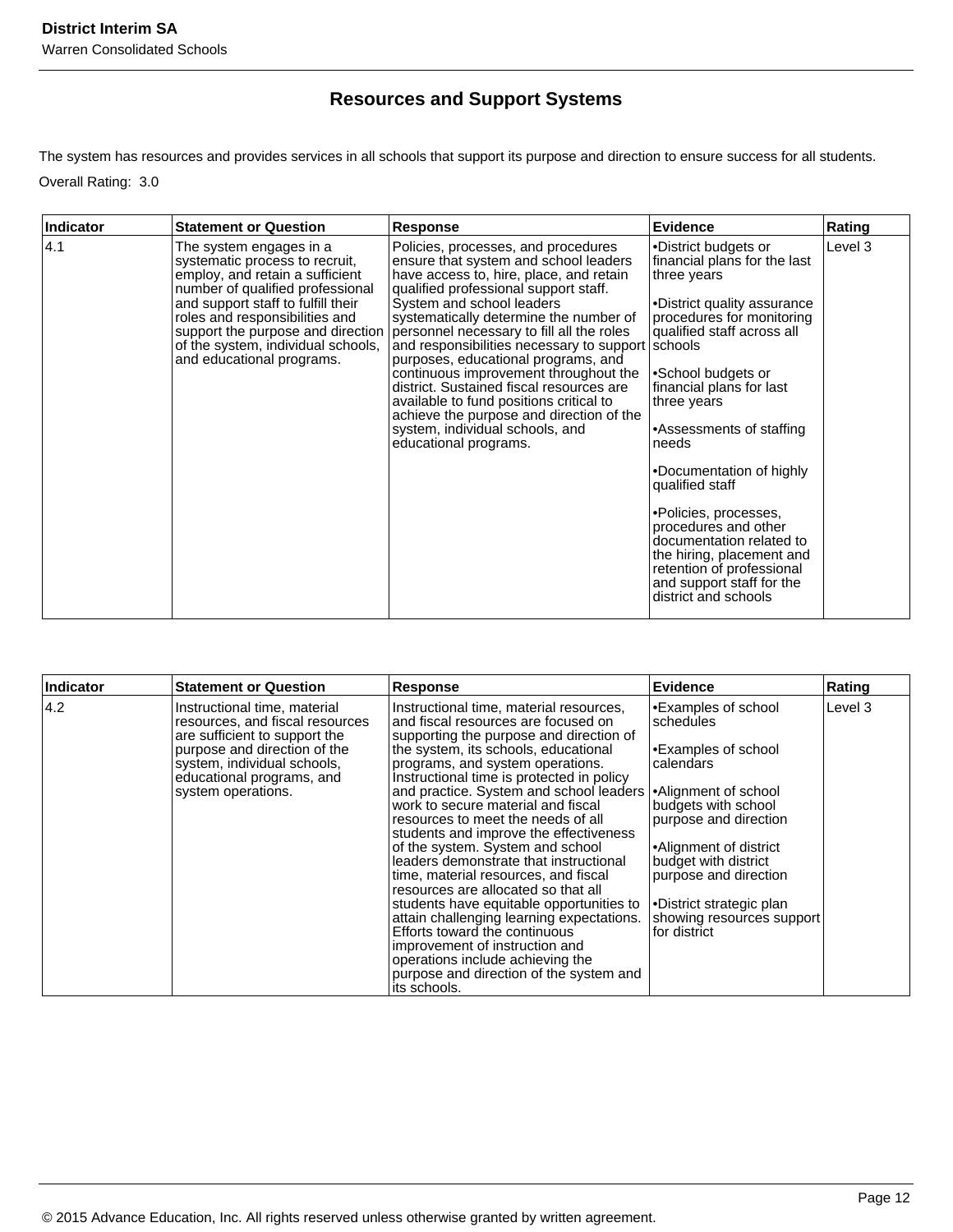| <b>Indicator</b> | <b>Statement or Question</b>                                                                                                                       | <b>Response</b>                                                                                                                                                                                                                                                                                                                                                                                                                                                                                                                                                                                         | <b>Evidence</b>                                                                                                                                                                                                                                                                                                                                                                                                                                                                                                                                                              | Rating  |
|------------------|----------------------------------------------------------------------------------------------------------------------------------------------------|---------------------------------------------------------------------------------------------------------------------------------------------------------------------------------------------------------------------------------------------------------------------------------------------------------------------------------------------------------------------------------------------------------------------------------------------------------------------------------------------------------------------------------------------------------------------------------------------------------|------------------------------------------------------------------------------------------------------------------------------------------------------------------------------------------------------------------------------------------------------------------------------------------------------------------------------------------------------------------------------------------------------------------------------------------------------------------------------------------------------------------------------------------------------------------------------|---------|
| 4.3              | The system maintains facilities,<br>services, and equipment to<br>provide a safe, clean, and healthy<br>environment for all students and<br>staff. | System and school leaders have<br>adopted or created clear expectations<br>for maintaining safety, cleanliness, and a<br>healthy environment, and have shared<br>these definitions and expectations with<br>stakeholders. System and school<br>personnel as well as students are<br>accountable for maintaining these<br>expectations. Measures are in place that<br>allow for continuous tracking of these<br>conditions. Improvement plans are<br>developed and implemented by<br>appropriate personnel as necessary to<br>improve these conditions. Results of<br>improvement efforts are evaluated. | •District quality control<br>procedures showing the<br>monitoring of compliance<br>with district expectations<br>for school facilities and<br>learning environments<br><b>Example systems for</b><br>Ischool maintenance<br>requests<br>•Survey results<br>•Documentation of<br>compliance with local and<br>state inspections<br>requirements<br>•Policies, handbooks on<br>district and school facilities<br>and learning environments<br>•Example maintenance<br>schedules for schools<br>•School safety committee<br>responsibilities, meeting<br>schedules, and minutes | Level 3 |

| Indicator | <b>Statement or Question</b>                                                                                                                               | <b>Response</b>                                                                                                                                                                                                                                                                                                                                                                                                                                                                                                                                                                                     | Evidence                                                                                | Rating  |
|-----------|------------------------------------------------------------------------------------------------------------------------------------------------------------|-----------------------------------------------------------------------------------------------------------------------------------------------------------------------------------------------------------------------------------------------------------------------------------------------------------------------------------------------------------------------------------------------------------------------------------------------------------------------------------------------------------------------------------------------------------------------------------------------------|-----------------------------------------------------------------------------------------|---------|
| 4.4       | The system demonstrates<br>strategic resource management<br>that includes long-range planning<br>in support of the purpose and<br>direction of the system. | The system has policies and procedures • Survey results<br>for strategic resource management. The<br>system employs a long-range strategic<br>planning process in the areas of budget,<br>facilities, and other strategic system<br>components. The strategic planning<br>process is evaluated for effectiveness,<br>and improvement plans related to the<br>process are developed and implemented<br>when necessary. Strategic plans are<br>implemented with fidelity by the<br>governing body, and system leaders and<br>have built-in measures used to monitor<br>implementation and completion. | l•Policies, handbooks on<br>district and school facilities<br>and learning environments | Level 3 |

| Indicator | <b>Statement or Question</b>                                                                                                                                                           | Response                                                                                                                                                                                                                                                                                                                                                                                                                                                                                                                                                                                                                    | Evidence                                                                                                                                                                                                                                                                                                                                                                                          | Rating    |
|-----------|----------------------------------------------------------------------------------------------------------------------------------------------------------------------------------------|-----------------------------------------------------------------------------------------------------------------------------------------------------------------------------------------------------------------------------------------------------------------------------------------------------------------------------------------------------------------------------------------------------------------------------------------------------------------------------------------------------------------------------------------------------------------------------------------------------------------------------|---------------------------------------------------------------------------------------------------------------------------------------------------------------------------------------------------------------------------------------------------------------------------------------------------------------------------------------------------------------------------------------------------|-----------|
| 14.5      | The system provides,<br>coordinates, and evaluates the<br>effectiveness of information<br>resources and related personnel<br>to support educational programs<br>throughout the system. | The system provides, coordinates, and<br>evaluates the effectiveness of<br>information resources and related<br>personnel to ensure that all students,<br>school, and system personnel have<br>access to the media and information<br>resources necessary to achieve the<br>educational programs of the system and<br>its schools. The system implements and<br>evaluates processes to ensure qualified<br>personnel are recruited, hired, and<br>retained in sufficient numbers to assist<br>students, school and system personnel<br>in learning about the tools and locations<br>for finding and retrieving information. | •District education delivery  <br>model intended for school<br>implementation including<br>media and information<br>resources to support the<br>education program<br>l∙Data on media and<br>Information resources<br>available to students and<br>∣staff<br>l•Schedule of staff<br>availability to assist<br>students and school<br>bersonnel related to<br>finding and retrieving<br>information | l Level 3 |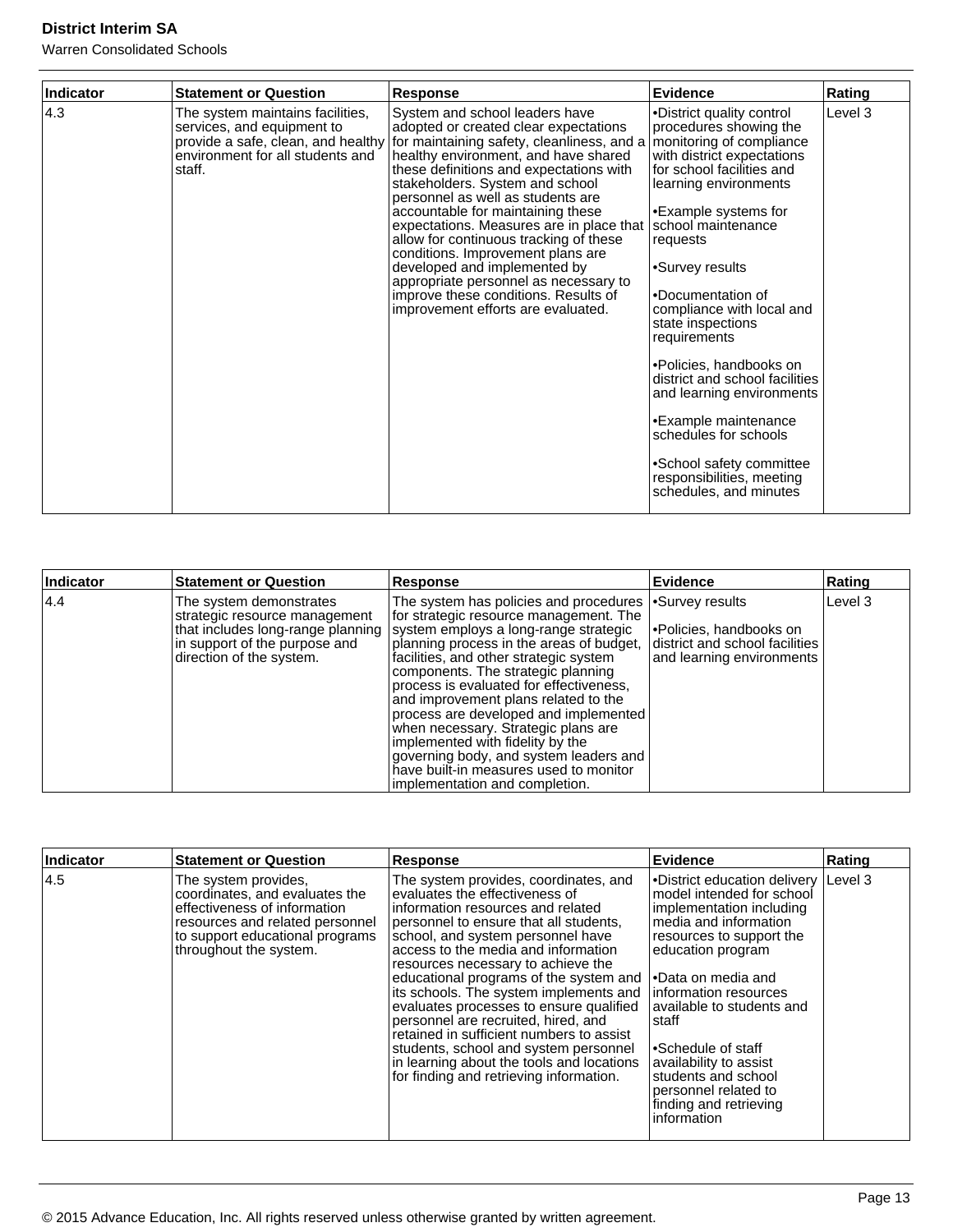| Indicator | <b>Statement or Question</b>                                                                                                                 | <b>Response</b>                                                                                                                                                                                                                                                                                                                                                                                                                                                                            | Evidence                                                                                                                                                                                                                                                                                                                                                                                                                                                                                                                                                                                                                                                                                                | Rating  |
|-----------|----------------------------------------------------------------------------------------------------------------------------------------------|--------------------------------------------------------------------------------------------------------------------------------------------------------------------------------------------------------------------------------------------------------------------------------------------------------------------------------------------------------------------------------------------------------------------------------------------------------------------------------------------|---------------------------------------------------------------------------------------------------------------------------------------------------------------------------------------------------------------------------------------------------------------------------------------------------------------------------------------------------------------------------------------------------------------------------------------------------------------------------------------------------------------------------------------------------------------------------------------------------------------------------------------------------------------------------------------------------------|---------|
| 4.6       | The system provides a<br>technology infrastructure and<br>equipment to support the<br>system's teaching, learning, and<br>operational needs. | The system provides a modern, fully<br>functional technology infrastructure,<br>modern, updated equipment, and a<br>qualified technical support staff to meet<br>the teaching, learning, and operational<br>needs of all stakeholders throughout the<br>system. System and school personnel<br>collect data concerning needs and use<br>the resulting data to develop and<br>implement a technology plan to<br>continuously improve technology<br>services, infrastructure, and equipment. | •Policies relative to<br>technology use at the<br>district-level and school-<br>level<br>•District technology plan<br>and budget to improve<br>technology services and<br>infrastructure for the<br>district-level and school-<br>level<br>•District quality control<br>procedures that monitor<br>the effectiveness of<br>technology services at the<br>district-level and school-<br>level<br>•Assessments to inform<br>development of district and<br>school technology plans<br>•Brief description of<br>learning management<br>systems or data<br>management systems that<br>support the effective use<br>of student assessment<br>results, school<br>effectiveness, and district<br>effectiveness | Level 3 |

| <b>Indicator</b> | <b>Statement or Question</b>                                                                                                                                                                  | <b>Response</b>                                                                                                                                                                                                                                                                                                                                                                                                                                                                                                                            | Evidence                                                                                                                                                                                                                                                                                                                                                                                                                                              | Rating  |
|------------------|-----------------------------------------------------------------------------------------------------------------------------------------------------------------------------------------------|--------------------------------------------------------------------------------------------------------------------------------------------------------------------------------------------------------------------------------------------------------------------------------------------------------------------------------------------------------------------------------------------------------------------------------------------------------------------------------------------------------------------------------------------|-------------------------------------------------------------------------------------------------------------------------------------------------------------------------------------------------------------------------------------------------------------------------------------------------------------------------------------------------------------------------------------------------------------------------------------------------------|---------|
| 4.7              | The system provides,<br>coordinates, and evaluates the<br>effectiveness of support systems<br>to meet the physical, social, and<br>emotional needs of the student<br>population being served. | The system has designed and<br>implemented a process to determine the<br>physical, social, and emotional needs of<br>all students and then selects or designs<br>and implements programs to meet the<br>needs of these students. Measures of<br>program effectiveness are in place, and<br>system and school personnel use the<br>data from these measures to regularly<br>evaluate all programs. Improvement<br>plans related to these programs are<br>designed and implemented to more<br>effectively meet the needs of all<br>students. | •Student assessment<br>system for identifying<br>student needs<br>Agreements with school<br>community agencies for<br>student-family support<br>•Rubrics on<br>developmentally<br>appropriate benchmarks;<br>e.g. early childhood<br>education<br>•Examples of<br>improvements made to<br>education program and<br>delivery models based on<br>results of program<br>effectiveness evaluations<br>• List of support services<br>available to students | Level 3 |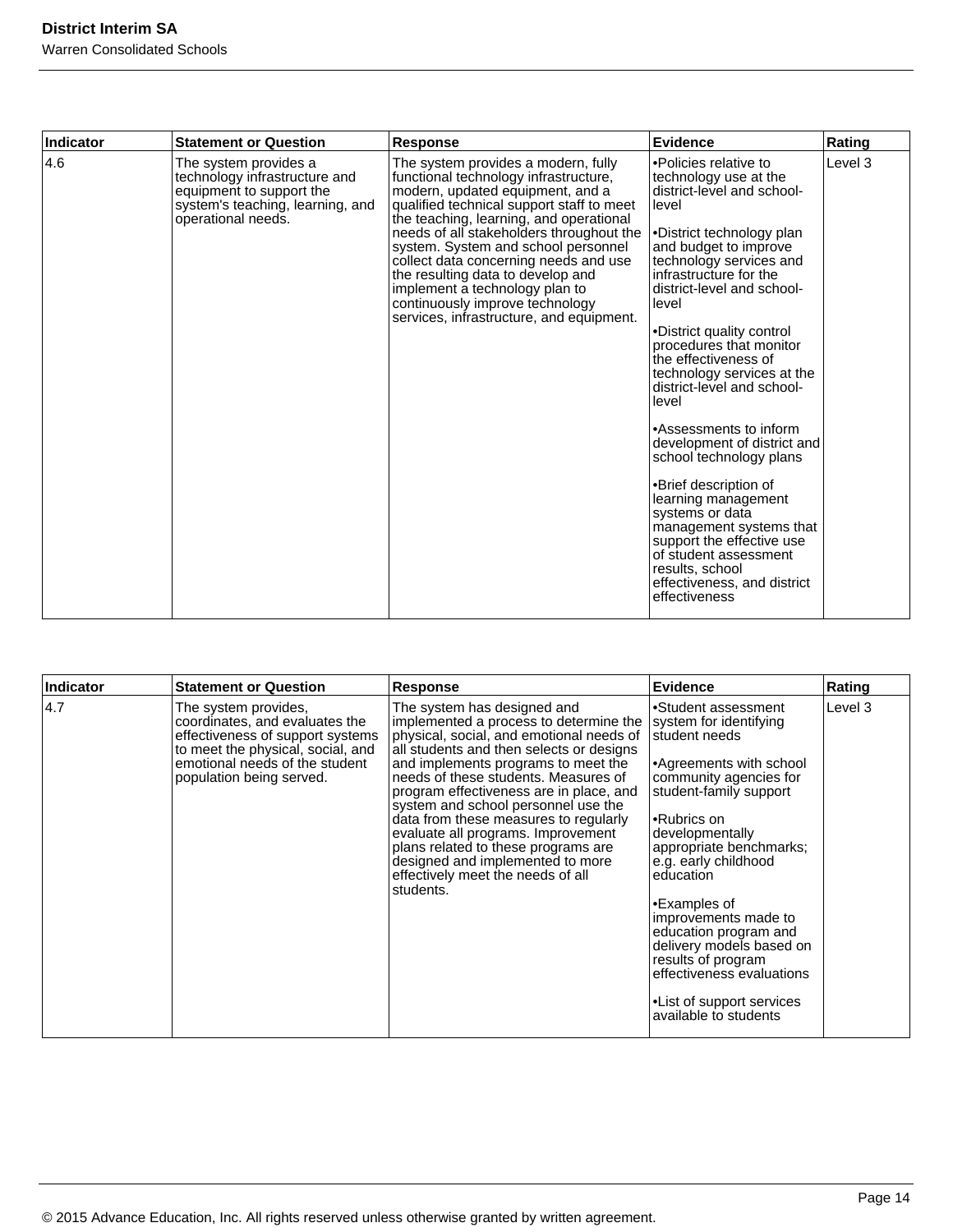| Indicator | <b>Statement or Question</b>                                                                                                                                         | <b>Response</b>                                                                                                                                                                                                                                                                                                                                                                                                                                                                                                                                                                                                     | Evidence                                                                                                                                                                                                                                                                                                        | Rating  |
|-----------|----------------------------------------------------------------------------------------------------------------------------------------------------------------------|---------------------------------------------------------------------------------------------------------------------------------------------------------------------------------------------------------------------------------------------------------------------------------------------------------------------------------------------------------------------------------------------------------------------------------------------------------------------------------------------------------------------------------------------------------------------------------------------------------------------|-----------------------------------------------------------------------------------------------------------------------------------------------------------------------------------------------------------------------------------------------------------------------------------------------------------------|---------|
| 4.8       | The system provides,<br>coordinates, and evaluates the<br>effectiveness of services that<br>support the counseling,<br>and career planning needs of all<br>students. | The system has designed and<br>implemented a process to determine the<br>counseling, assessment, referral,<br>educational, and career planning needs<br>assessment, referral, educational, of all students and then selects or<br>designs and implements programs to<br>meet the needs of these students.<br>Measures of program effectiveness are<br>in place, and system and school<br>personnel use the data from these<br>measures to regularly evaluate all<br>programs. Improvement plans related to<br>these programs are designed and<br>implemented to more effectively meet<br>the needs of all students. | l•List of services available<br>related to counseling.<br>assessment, referral,<br>educational, and career<br> planning<br>Survey results<br> •Budget for counseling,<br>lassessment. referral.<br>educational and career<br> planning<br>•Description of IEP<br>process<br>•Description of referral<br>process | Level 3 |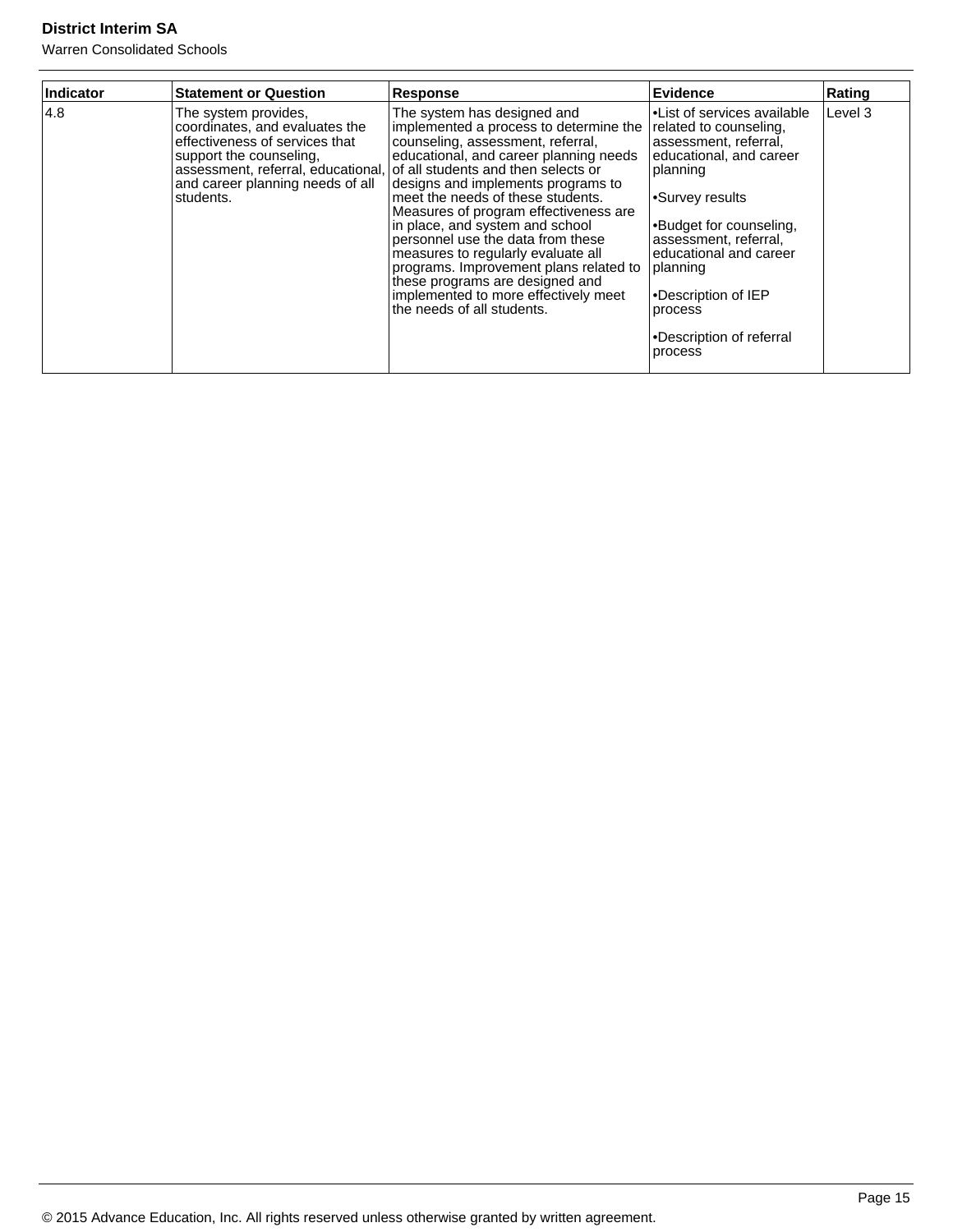## **Using Results for Continuous Improvement**

The system implements a comprehensive assessment system that generates a range of data about student learning and system effectiveness and uses the results to guide continuous improvement.

Overall Rating: 2.8

| Indicator | <b>Statement or Question</b>                                                                                 | <b>Response</b>                                                                                                                                                                                                                                                                                                                                                                                                                                                                                                                                                                                                                                                                                                                                                                  | Evidence                                                                                                                                                                                                                                                                                                                                                                                                                                                                                                                                                                                                                                              | Rating  |
|-----------|--------------------------------------------------------------------------------------------------------------|----------------------------------------------------------------------------------------------------------------------------------------------------------------------------------------------------------------------------------------------------------------------------------------------------------------------------------------------------------------------------------------------------------------------------------------------------------------------------------------------------------------------------------------------------------------------------------------------------------------------------------------------------------------------------------------------------------------------------------------------------------------------------------|-------------------------------------------------------------------------------------------------------------------------------------------------------------------------------------------------------------------------------------------------------------------------------------------------------------------------------------------------------------------------------------------------------------------------------------------------------------------------------------------------------------------------------------------------------------------------------------------------------------------------------------------------------|---------|
| 5.1       | The system establishes and<br>maintains a clearly defined and<br>comprehensive student<br>assessment system. | System and school personnel maintain<br>and use a comprehensive assessment<br>system that produces data from multiple<br>assessment measures. These measures<br>include locally developed and<br>standardized assessments about<br>student learning as well as school and<br>system (including non-instructional<br>divisions) performance. The<br>comprehensive assessment system<br>ensures consistent measurement across<br>classrooms, courses, educational<br>programs and system divisions. Most<br>assessments are proven reliable and<br>bias free. The comprehensive<br>assessment system is regularly<br>evaluated for reliability and effectiveness school performance<br>in improving instruction, student<br>learning, and the conditions that support<br>learning. | •Brief description of<br>technology or web-based<br>platforms that support the<br>education delivery model<br>.Documentation or<br>description of evaluation<br>tools/protocols<br>•Brief description of<br>student assessment<br>system including range of<br>data produced from<br>standardized and local or<br>school assessments on<br>student learning and<br>•Brief description of<br>learning management<br>systems or data<br>management systems that<br>support the effective use<br>of student assessment<br>results, school<br>effectiveness, and district<br>effectiveness<br>•Evidence that<br>assessments are reliable<br>and bias free | Level 3 |

| Indicator | <b>Statement or Question</b>                                                                                                                                                                                                                                                            | <b>Response</b>                                                                                                                                                                                                                                                                                                                                                                                                                                                                                                                                                                                                                                                                   | Evidence                                                                                                                                                                                                                                                                                                                                                                                                                                                                                                                                         | Rating  |
|-----------|-----------------------------------------------------------------------------------------------------------------------------------------------------------------------------------------------------------------------------------------------------------------------------------------|-----------------------------------------------------------------------------------------------------------------------------------------------------------------------------------------------------------------------------------------------------------------------------------------------------------------------------------------------------------------------------------------------------------------------------------------------------------------------------------------------------------------------------------------------------------------------------------------------------------------------------------------------------------------------------------|--------------------------------------------------------------------------------------------------------------------------------------------------------------------------------------------------------------------------------------------------------------------------------------------------------------------------------------------------------------------------------------------------------------------------------------------------------------------------------------------------------------------------------------------------|---------|
| 5.2       | Professional and support staff<br>continuously collect, analyze and<br>apply learning from a range of<br>data sources, including<br>comparison and trend data about<br>student learning, instruction,<br>program evaluation, and<br>organizational conditions that<br>support learning. | Systematic processes and procedures<br>for collecting, analyzing, and applying<br>learning from multiple data sources are<br>documented and used consistently by<br>professional and support staff<br>throughout the district. Data sources<br>include comparison and trend data that<br>provide a complete picture of student<br>learning, instruction, the effectiveness of<br>programs, and the conditions that<br>support learning. System and school<br>personnel use data to design,<br>implement, and evaluate continuous<br>improvement plans to improve student<br>learning, instruction, the effectiveness of<br>programs, and the conditions that<br>support learning. | •Examples of data used to<br>measure the effectiveness<br>of the district systems that<br>support schools and<br>learning<br>l•List of data sources<br>related to district<br>leffectiveness<br>•Written protocols and<br>procedures for data<br>collection and analysis<br>Examples of use of data<br>to design, implement, and<br>evaluate continuous<br>improvement plans and<br>apply learning<br>•List of data sources<br>related to student learning,<br>instruction, program<br>effectiveness, and<br>conditions that support<br>learning | Level 3 |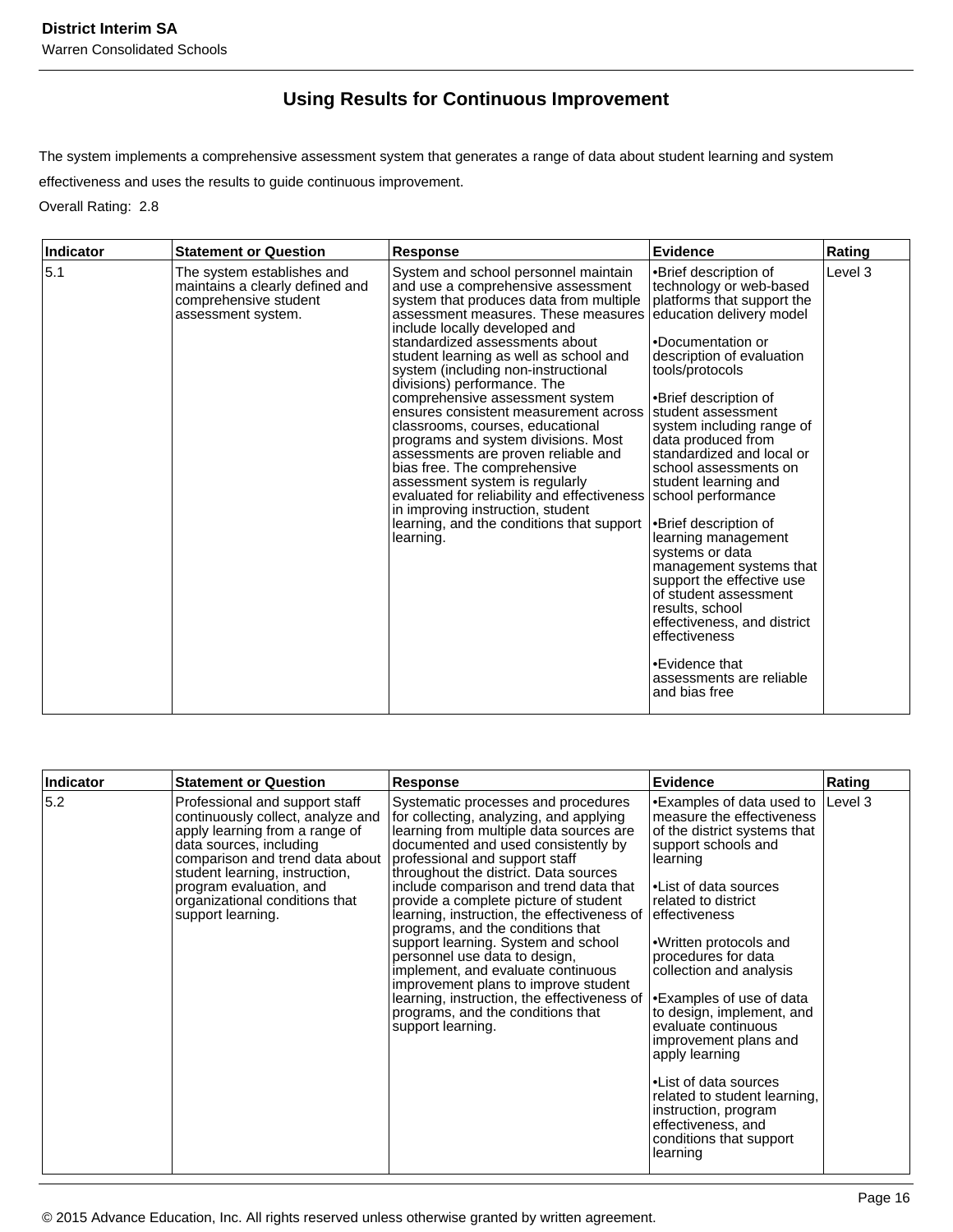| Indicator | <b>Statement or Question</b>                                               | <b>Response</b>                                                                                                                                                                                                                 | <b>Evidence</b>                                                                                                                                                                                                                                            | Rating  |
|-----------|----------------------------------------------------------------------------|---------------------------------------------------------------------------------------------------------------------------------------------------------------------------------------------------------------------------------|------------------------------------------------------------------------------------------------------------------------------------------------------------------------------------------------------------------------------------------------------------|---------|
| 5.3       | Throughout the system<br>trained in the interpretation and<br>use of data. | All professional and support staff<br>professional and support staff are   members are assessed and trained in a<br>rigorous professional development<br>program related to the evaluation,<br>interpretation, and use of data. | ∙Professional learning<br>schedule specific to the<br>use of data<br>l∙Documentation of<br>attendance and training<br>related to data use<br>l∙Survey results<br>l•Training materials specific<br>to the evaluation,<br>interpretation, and use of<br>data | Level 3 |

| Indicator | <b>Statement or Question</b>                                                                                                                                                  | <b>Response</b>                                                                                                                                                                                                                                                                                                                                                                                                                                                           | Evidence                                                                                                                                                                                                                                                        | Rating             |
|-----------|-------------------------------------------------------------------------------------------------------------------------------------------------------------------------------|---------------------------------------------------------------------------------------------------------------------------------------------------------------------------------------------------------------------------------------------------------------------------------------------------------------------------------------------------------------------------------------------------------------------------------------------------------------------------|-----------------------------------------------------------------------------------------------------------------------------------------------------------------------------------------------------------------------------------------------------------------|--------------------|
| 5.4       | The school system engages in a<br>continuous process to determine<br>verifiable improvement in student<br>learning, including readiness for<br>and success at the next level. | A process exists for analyzing data that<br>determine verifiable improvement in<br>student learning including readiness for<br>and success at the next level. Results<br>indicate mixed levels of improvement,<br>and system and school personnel<br>sometimes use these results to design,<br>implement, and evaluate the results of<br>continuous improvement action plans<br>related to student learning, including<br>readiness for and success at the next<br>level. | •Policies and procedures<br>specific to data use and<br>training<br>l•Agendas, minutes of<br>meetings related to<br>analysis of data<br>l•Examples of use of<br>results to evaluate<br>continuous improvement<br>action plans<br>•Evidence of student<br>growth | Level <sub>2</sub> |

| Indicator | <b>Statement or Question</b>                                                                                                                                                                                             | <b>Response</b>                                                                                                                                                                                                                                                                                            | <b>Evidence</b>                                                                                                                                                                                                                                                                                                                                                                                                                           | Rating  |
|-----------|--------------------------------------------------------------------------------------------------------------------------------------------------------------------------------------------------------------------------|------------------------------------------------------------------------------------------------------------------------------------------------------------------------------------------------------------------------------------------------------------------------------------------------------------|-------------------------------------------------------------------------------------------------------------------------------------------------------------------------------------------------------------------------------------------------------------------------------------------------------------------------------------------------------------------------------------------------------------------------------------------|---------|
| 5.5       | System and school leaders<br>monitor and communicate<br>comprehensive information about<br>student learning, school<br>performance, and the<br>achievement of system and<br>school improvement goals to<br>stakeholders. | System and school leaders monitor<br>comprehensive information about<br>student learning, system and school<br>effectiveness, and the achievement of<br>system and school improvement goals.<br>Leaders regularly communicate results<br>using multiple delivery methods and to<br>all stakeholder groups. | •District quality control<br>procedures for monitoring<br>district effectiveness<br>Minutes of meetings<br>regarding achievement of<br>student learning goals<br>•District quality control<br>procedures for monitoring<br>information about student<br>learning, systems that<br>support learning, and the<br>achievement of school<br>improvement goals<br>•Executive summaries of<br>student learning reports to<br>stakeholder groups | Level 3 |